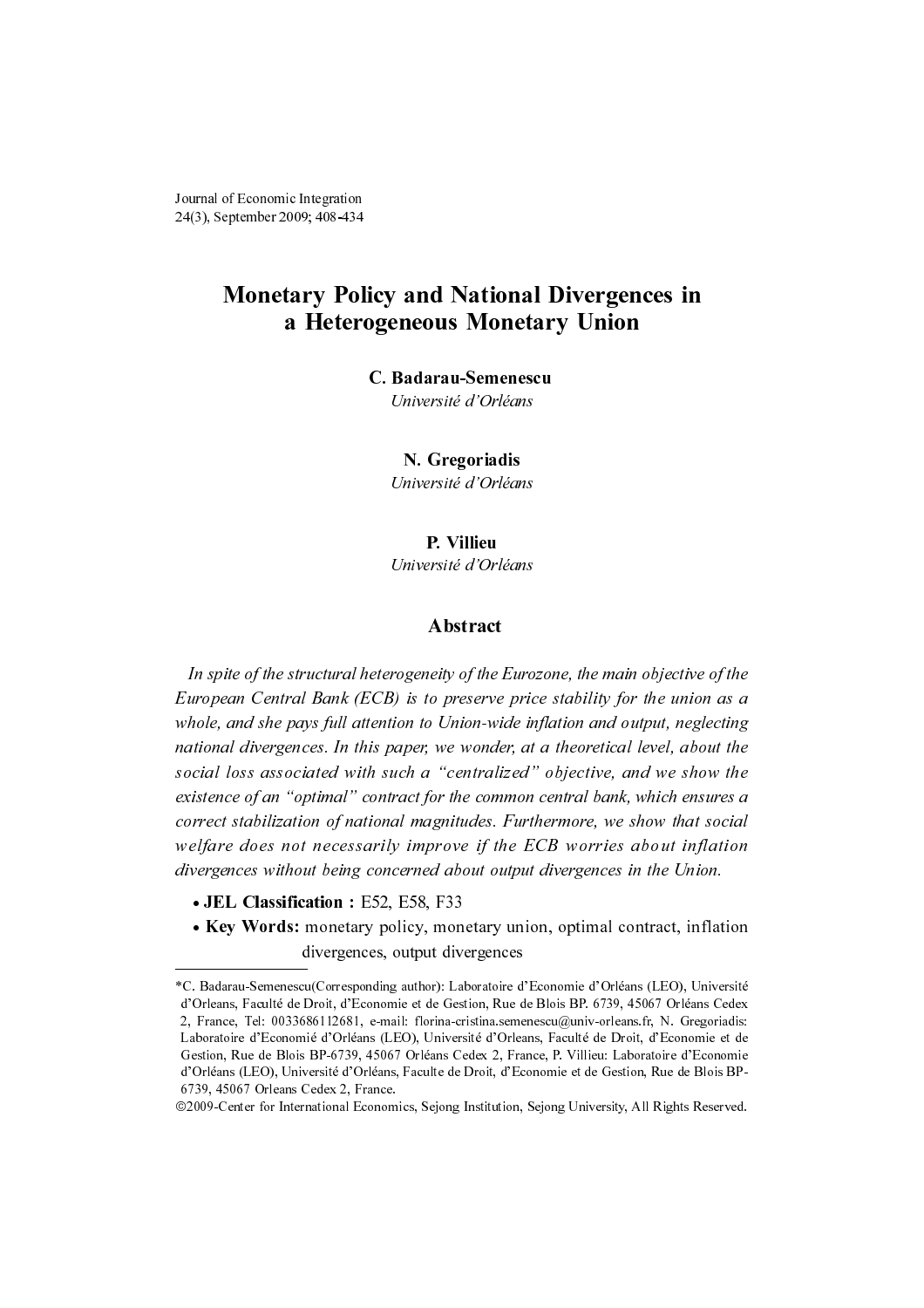## I. Introduction

It is widely recognized that the Euro area is an asymmetric monetary Union composed of countries with heterogeneous structures of financial, goods and labour markets, facing asymmetric shocks. The enlargement of the European Monetary Union (EMU) towards the Eastern European countries is likely to further amplify those heterogeneities. However, the policy of the European Central Bank (ECB) mainly focused on price stability for the whole Euro area, paying attention to the Union-wide output and especially inflation, but disregarding structural asymmetries within the Union.<sup>1</sup> Under these circumstances the fundamental question that arises is whether the policy of a common central bank should capture national divergences, and, if so, in which extent?

This question has been addressed in the recent literature on the optimal monetary policy in an asymmetric monetary Union. First, empirical results show that considering national variables may enhance welfare gains for the Union.<sup>2</sup> In particular, Brissimis & Skotida (2008) report that the ECB can achieve significant gains by taking into account the heterogeneity of economic structures of member countries. Aksoy, De Grauwe & Dewachter (2002) show that asymmetric shocks and divergent propagation of shocks in output and inflation are potential causes of tension, likely to influence the conduct of the common monetary policy. Second, using theoretical models, Gros & Hefeker (2002) and De Grauwe & Senegas (2006) find that the presence of structural asymmetries in the interest rate transmission requires a monetary policy which takes into account national data besides aggregate variables. Nevertheless, these studies consider output divergences only, while the common inflation rate is set by monetary policy.<sup>3</sup> Our

<sup>1</sup> Two main criticisms are addressed to the ECB policy. The first one concerns the absence of an objective of sustaining the economic activity in the monetary policy loss function. The second one expresses a serious concern over the bear use of national information and its almost exclusive analysis based on centralized variables. In this paper, we focus on the second criticism. Effectively, the Article 105 of the Treaty states that the main objective of the ECB policy is to preserve the price stability, but it recognizes that it could also contribute, without prejudice to its primary objective, to sustain the real activity. Recent empirical data seem to prove that the ECB actually gives some weight to output stabilization (De Grauwe, 2007).

<sup>&</sup>lt;sup>2</sup>This idea appears in De Grauwe (2000), Monteforte & Siviero (2002) or Angeloni *et al.* (2002), for example. On the contrary, De Grauwe & Piskorski (2001) consider that policies based on union-wide or on national aggregates yields stabilization performances that are quite similar. Heineman  $\&$  Hufner (2004) show, however, that the conventional Taylor rules that rely solely on Eurozone variables might be biased by the fact that, in practice, the members of the Governing Council of the ECB do not ignore the specific goals of their home country.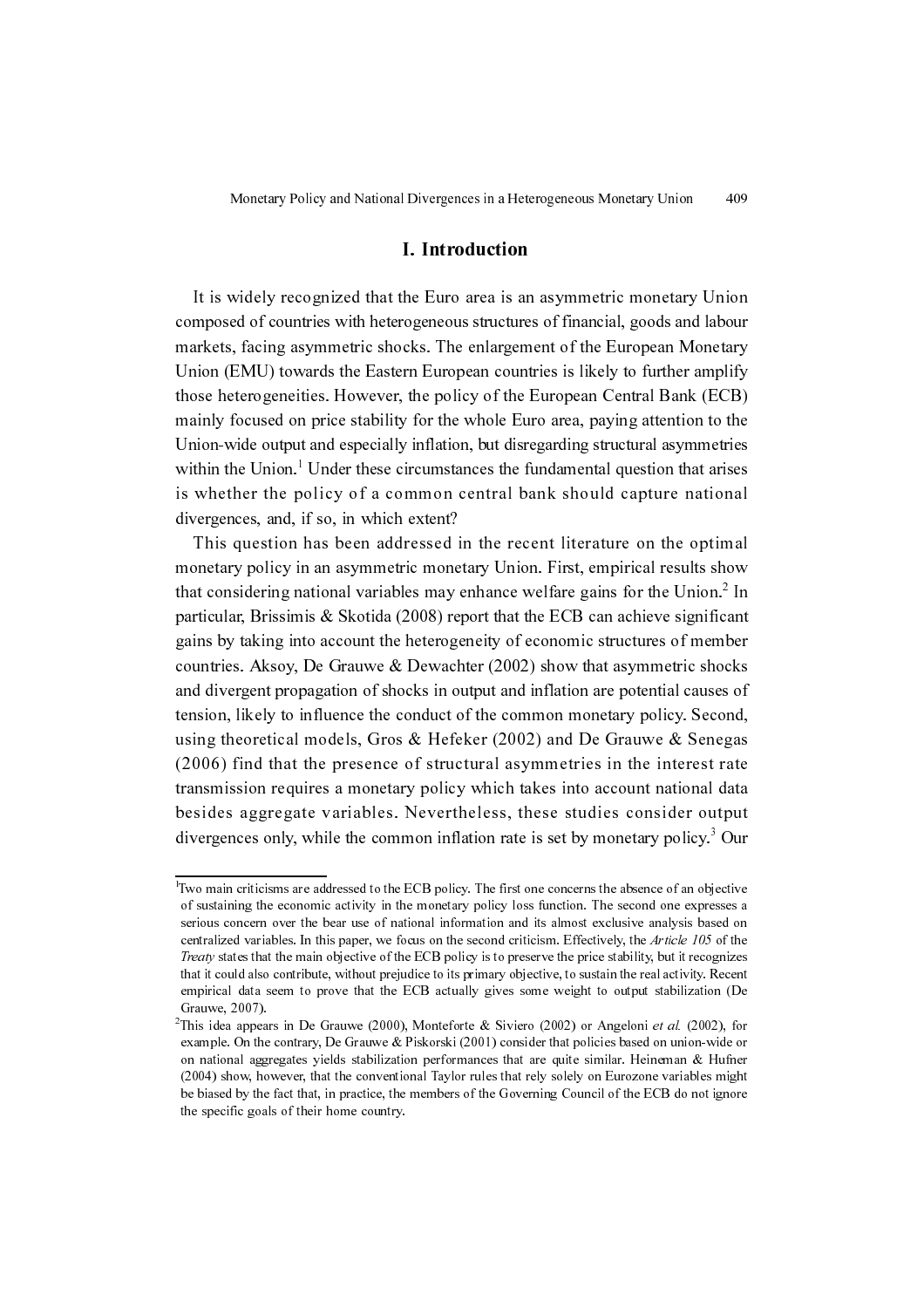study extends this literature in two ways. On the one hand, we generalize the results on the benefits of a monetary policy based on national information by controlling for inflation divergences.<sup>4</sup> On the other hand, we propose a simple formulation of the optimal monetary policy, by means of an optimal contract that can be delivered to the common central bank.

We allow for two sources of heterogeneity in the Union: a) a simple structural asymmetry in the transmission channel of the common interest rate to aggregate demand;<sup>5</sup> and b) idiosyncratic supply and demand shocks.<sup>6</sup> Monetary policy is designed by a common central bank, only concerned about average variables (inflation and output-gap). In the model, the central bank possesses its own loss function (called "centralized" loss function), which differs from the Union loss function given by the average of national loss functions (called "cooperative" loss function). As in previous studies, compared to the "centralized" regime, the "cooperative" monetary strategy is always welfare improving. However, the inefficiency associated with a "centralized" monetary policy design can be easily removed by setting an "*optimal contract*" for the central bank. This optimal contract penalizes the common central bank for inflation and output divergences in the Union. The penalties imposed on inflation (respectively on output) divergences simply correspond to the relative weight of inflation (respectively output) in the social welfare function. The interpretation of the optimal contract is straightforward: if the common central bank is adequately penalized for inflation and output differentials, monetary policy takes into account the particular situation of each country, and reaches the Union-wide first best.

However, this result must receive some qualifications. First, the optimal contract is not beneficial to all Member-States. Setting a contract for the central bank may be a source of conflicts within the Union, even if it is an optimal one for the Union as a whole. Second, optimal penalties take simple values only if the member-states and the central bank share the same relative preferences for output and inflation

<sup>&</sup>lt;sup>3</sup>Yet, output and inflation divergences are well documented in the Euro area (see, e.g. Angeloni & Ehrmann, 2004; Musso & Westermann, 2005), and the ECB mainly wonders about inflation divergences, with few or no reference to output divergences (see ECB, 2005, for example).

<sup>4</sup> With the notable exception of Gros & Hefeker (2007), the previous studies do not study this feature <sup>5</sup> In the EMU countries, the relative size of the "credit channel" or "interest channel" may produce divergent effects of monetary policy impulses (Issing & al., 2001; Mojon & Peersman, 2001). The enlargement of EMU will also increase uncertainty about the transmission channel (Hefeker, 2004).

<sup>&</sup>lt;sup>6</sup>Gros & Hefeker (2002) and De Grauwe & Senegas (2006) consider only symmetric shocks. However, as we will see, the mix between symmetric and asymmetric shocks strongly affects the form of the central bank contract.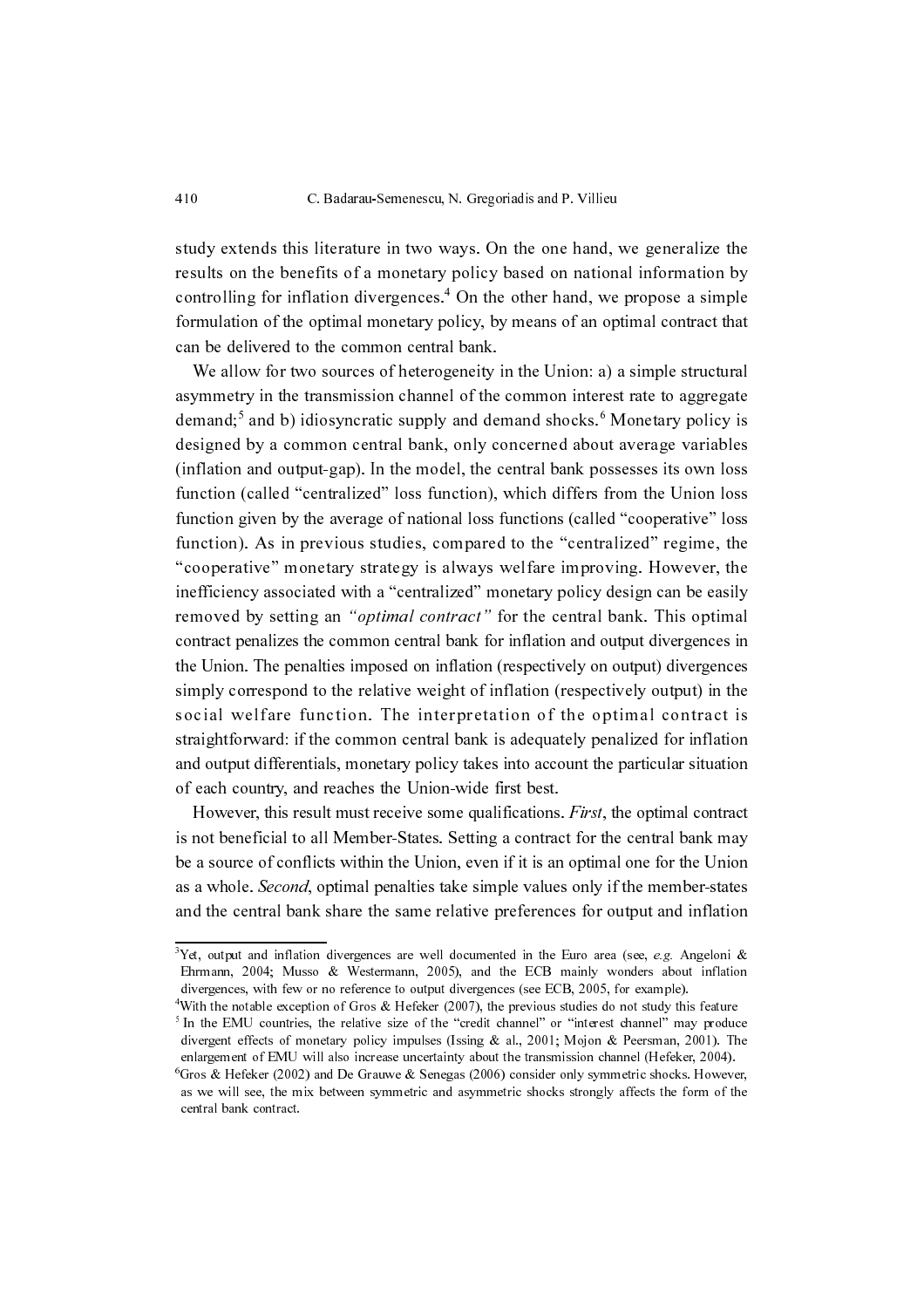stabilization. In the opposite case, an optimal contract can still be found, but it becomes more complicated, and the penalties are model-dependent. Third, the common central bank may be only concerned with inflation differentials. The monetary policy reports of the ECB prove that this could be the case in the Euro area. Under this assumption, no optimal contract exists, but a "second best" contract can minimize the Union-wide social loss function. The model shows that, if the central bank ignores output divergences, the second best coefficient for inflation divergences is not necessarily positive. Thus, attempting to reduce inflation divergences in a heterogeneous Union does not necessarily represent an advisable practice, unless it is supported by an output divergence-oriented device.

This reminder of the paper is structured as follow. Section II presents the model. Section III investigates the cost of a centralized monetary policy design, relative to the optimal "cooperative" solution. In section IV we assess the optimal contract for the common central bank, while in section V and VI we study how the optimal contract must be changed when the central bank does not share social preferences for the stabilization of output relative to inflation, and the features of "second best" contracts when it disregards output divergences, respectively. The final section concludes.

### II. The Model

Our model depicts a closed Monetary Union made up of a continuum of small open economies represented by the unit interval.7 All countries are of measure zero and are indexed by  $i$ . Supply functions are defined by:

$$
y_i^* = \alpha \pi_i + \mu_i^* \tag{1}
$$

where  $\pi_i$ ,  $y_i$ ,  $\mu_i^*$  relate to the country *i* and define the aggregate supply, the inflation rate and a white noise supply shock with variance  $\sigma_s$ , respectively.<sup>8</sup> All variables  $\mu_i$  $\sigma_{\mu_i^s}$ 

<sup>&</sup>lt;sup>7</sup>We use a continuum of countries to ensure the compatibility of our model with the microfounded framework provided by Gali & Monacelli (2008). All results are obviously unchanged in a discrete sum formulation.

 $^8$ Compared to Gros & Hefeker (2002) and De Grauwe & Senegas (2006), we suppose here that inflation rates may be different across countries. It is an important characteristic of our model, since we want to study the optimal way for the common central bank to take account of inflation divergences in the Union. Thus, we cannot suppose, as these authors do, that the central bank directly controls "the" inflation rate. In contrast, we must specify demand functions and study the monetary transmission process.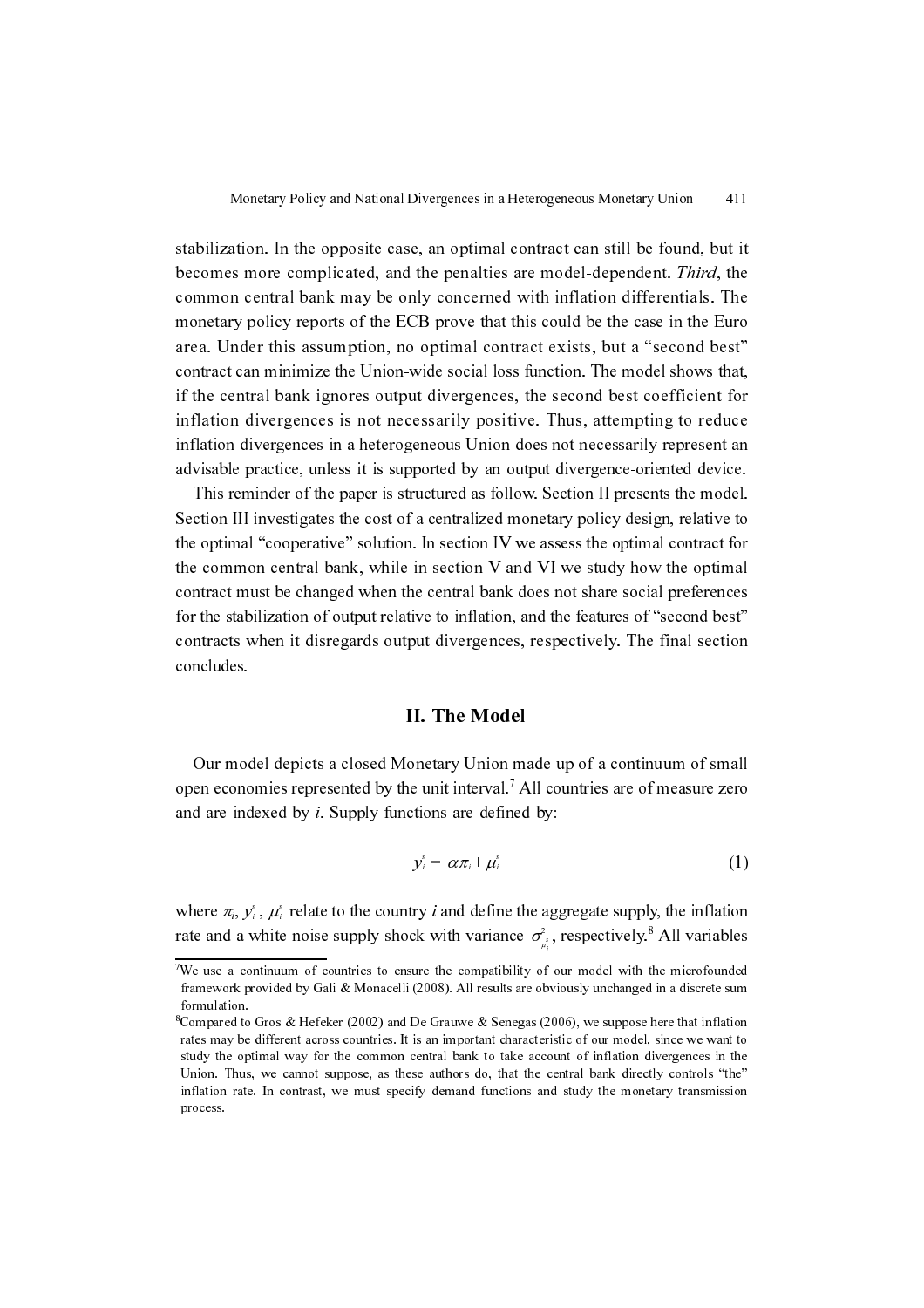are specified in log-deviations from their equilibrium levels (in particular, the natural level of output is zero, and all expected quantities are set to zero). Thus, relation (1) depicts a "Lucas supply function", in which equilibrium output can exceed natural product only when some "surprises" are present, either because of an exogenous supply shock or an inflation surprise which produces an ex post under-indexation of wages.

In order to focus on heterogeneity in the Union, we specify very simple demand functions. In country*i*, the demand depends on the Union-wide interest rate( $r$ ). Since all expected quantities are set to zero, expected inflation (in deviation from its equilibrium value) is zero, and  $r$  denotes either the real or the nominal interest rate, considered the monetary policy instrument set by the common central bank (hereafter CCB). The demand also depends on competitiveness, measured by the real exchange rate. Since nominal exchange rate is irrelevant in a closed Monetary Union, competitiveness passes only through prices differentials, namely the relative price level between country *i* and the other countries of the Union. In deviations from equilibrium, price differentials are equivalent to inflation differentials (because past equilibrium variables are normalized to zero), so a good indicator of country *i* competitiveness is the inflation differential:  $\pi$ - $\pi$ <sub>*i*</sub>, where  $\pi = \int_{a}^{\infty} \pi_i \, di$  is the  $\frac{1}{2}$  average inflation rate in the Union. Demand functions are also affected by a white noise demand shock  $(\mu_i^d)$  with variance  $\sigma_{\mu_i^d}^2$ :

$$
y_i^d = \beta(\pi - \pi_i) - b_i r + \mu_i^d \tag{2}
$$

In addition to idiosyncratic shocks, we introduce some "structural" heterogeneity in the Union, and more precisely in the monetary policy transmission channel  $(b_i)$ . In order to deal with « pure » heterogeneity effects, independently of average effects, we define the coefficient  $b_i$  in deviation from its mean. Let  $b = \int_b b_i \, di$  be the average interest-elasticity of demand in the Union; we define  $b_i = (1 + \varepsilon_i)b$  as the country-i specific component of the monetary policy transmission channel, with  $\varepsilon_i \in [-1, 1]$  and  $\int_{\mathcal{E}} \varepsilon_i di = 0$ . In what follows, "structural" heterogeneity in the Union will be synthesized by the following index of dispersion:  $\sum^3 \equiv \int c^2 \, dt \in [0, 1]$ .  $\sum^2 \equiv \int_a \varepsilon_i^2 di \in [0, 1]$ 

<sup>9</sup> In a separate Technical Appendix (available on request), we detail the microfoundations of the equations (1) and (2) above. In synthesis, like in Walsh (2001) or Gali & Monacelli (2008), supply functions (1) come from the maximization of profit by competitive firms, with predetermined wages. The demand functions (2) can explicitly be derived by introducing slight changes in Gali & Monacelli (2008). In addition, we disregard public spending issues; see for example Minea & Villieu (2009).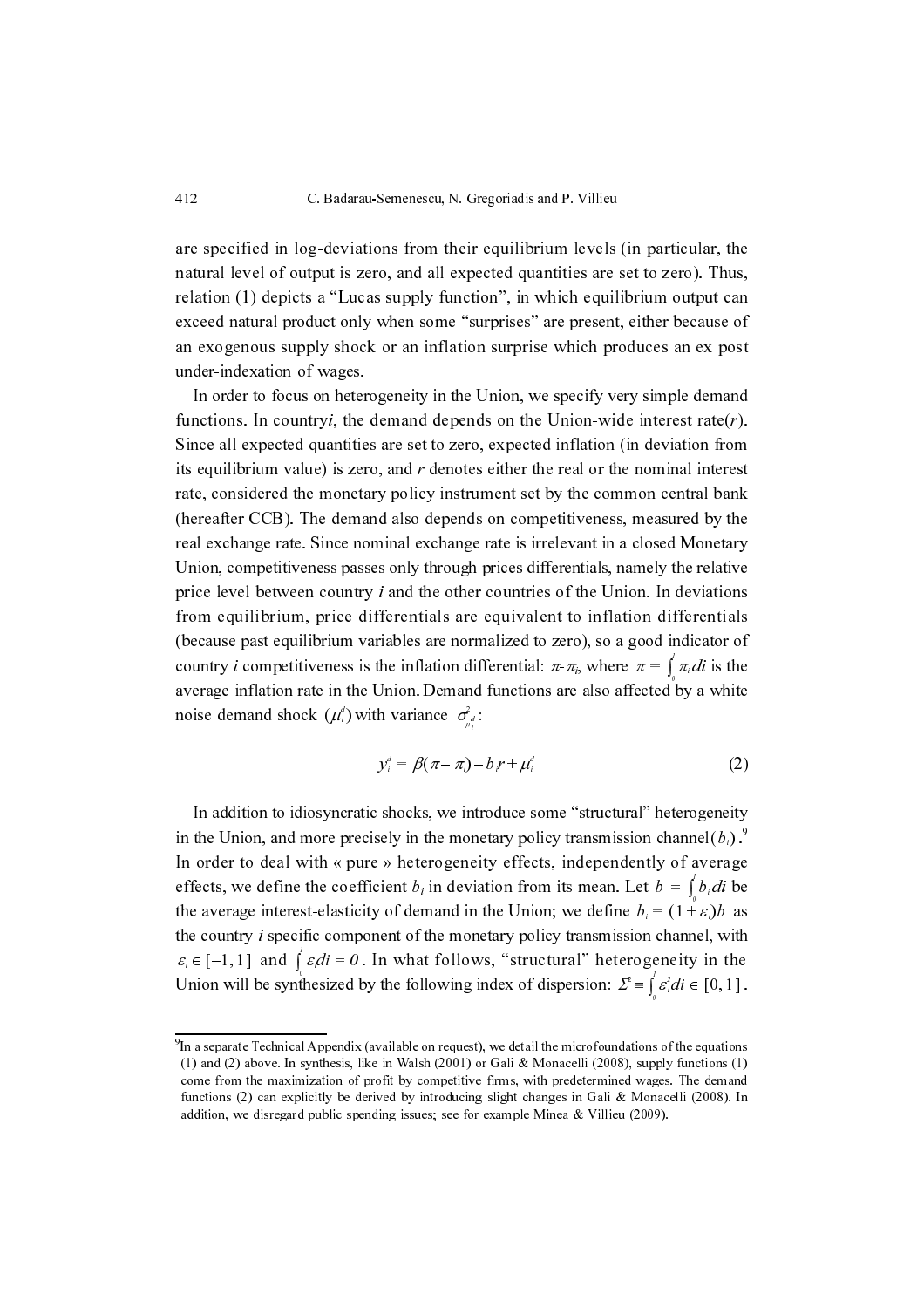All shocks  $\mu_i$  (and, more generally, all variables of the model) can be represented as the sum of an average component( $\mu$ ), affecting every country in the same way, and a deviation component  $(\overline{\mu}_i = \mu_i - \mu)$ , specific to the country *i*: where  $\int u \, du = 0$ . We design as "symmetric" the component of shocks that affects every country in the same way  $(\mu^s, \mu^d)$ , and as "asymmetric" the specific component of shocks  $(\overline{\mu}_i, \overline{\mu}_i)$ .  $\mu_i = \mu + \overline{\mu}_i$  (where  $\int_{\rho} \overline{\mu}_i di = 0$ 

To solve the model, we write equilibrium in average  $(y^s = y^d)$  and in deviations  $\therefore$  Appendix A shows that equilibrium solutions are independent of coefficient  $b$ , so we can normalize this coefficient to:  $b=1$ . We obtain the following symmetric (or average) and asymmetric (or specific) components of inflation:  $\bar{y}_i = \bar{y}_i^*$  $\frac{(y_i - y_i)}{g_i}$ 

$$
\pi = \frac{\mu^d - \mu^s - r}{\alpha} \tag{3a}
$$

$$
\overline{\pi}_i = \frac{\overline{\mu}_i^d - \overline{\mu}_i^s - \varepsilon_i r}{\alpha + \beta}, \forall i
$$
\n(3b)

and we can easily compute Union product, on average  $(y = \int_0^y y_i \, di)$  and in deviation: deviation:

$$
y = \alpha \pi + \mu^s = \mu^d - r \tag{4a}
$$

$$
\bar{y}_i = \alpha \overline{\pi}_i + \overline{\mu}_i^* = \frac{\alpha \overline{\mu}_i^d - \alpha \varepsilon_i r + \beta \overline{\mu}_i^*}{\alpha + \beta}, \forall i
$$
\n(4b)

In equation (4a), we can notice that Union average income does not depend on heterogeneity coefficients( $\varepsilon_i$ ). This is also the case for all average variables in the Union. Equation (4b) shows that the transmission channel of the common interest rate is asymmetric, because of the heterogeneity of the Union.

We suppose that each country of the Union is endowed with a social loss function that depends on stabilization of income and inflation:

$$
L_i = \frac{1}{2} [\lambda y_i^2 + \pi_i^2]
$$
 (5)

where depicts social preferences for income relative to inflation stabilization. We also suppose that  $\lambda$  is the same in all countries, in order to focus on "structural" heterogeneity in the Union.<sup>10</sup> The Union-wide social loss is:<sup>11</sup>

$$
L^{\nu} = \int_{\nu} L_i di \tag{6}
$$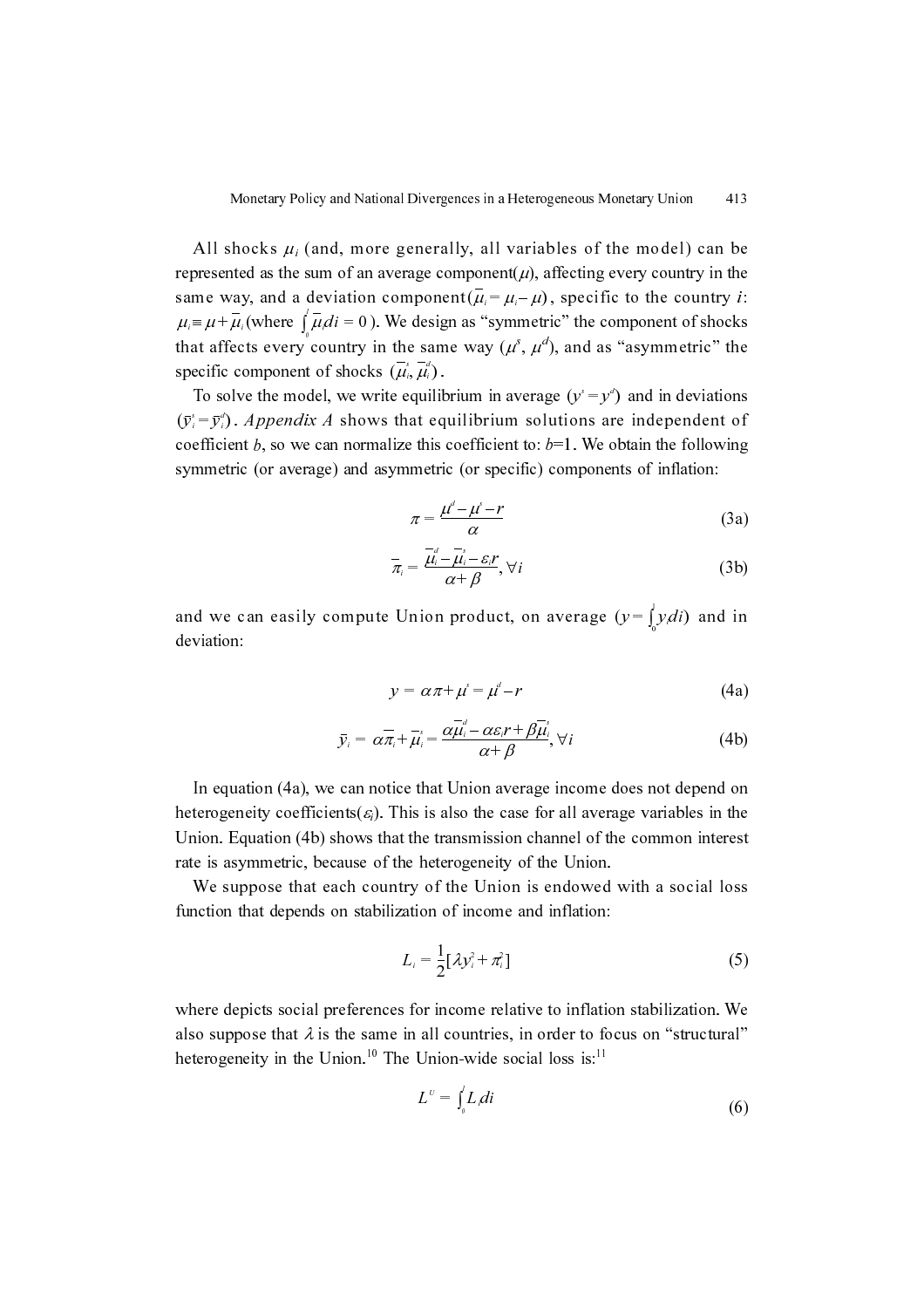In contrast with this social loss function, based on the average of national loss functions, we suppose that the CCB chooses the Union-wide interest rate  $r$ , in order to minimize a loss function that depends on the stabilization of income and inflation, based on the average variables of the Union:

$$
L^c = \frac{1}{2} [\tilde{\lambda} y^2 + \pi^2]
$$
 (7)

In the Euro zone, for example, the decisions of the ECB are based on average euro variables and not on national loss functions (see the Introduction). In our model, we depict such a situation by the fact that the CCB minimizes a "centralized" loss function  $(L<sup>c</sup>)$  and not the Union-wide social loss function, which is a "cooperative" loss function  $(L^{\nu})$ . We first suppose that the CCB shares the social preference parameter for the stabilization of output relative to inflation( $\lambda = \lambda$ ), in order to focus on the impact of "centralized" versus  $\text{minmin}(x = \lambda)$ , in order to focus on the impact of centralized versus<br>"cooperative" designs of monetary policies. In section V, we consider the alternative case in which the CCB possesses distinct preferences ( $\lambda \neq \lambda$ ). ( $L$ ) and  $\overline{L}$ <br>nction  $(L^U)$ 

To keep the model simple, we also choose to focus exclusively on a stabilization problem for monetary policy, and we ignore a possible inflation bias problem that emerges when the CCB defends an output target higher than the natural product (here zero). In fact, this well-known inflation bias can be removed by setting an optimal contract that penalizes the CCB from inflation deviations, as showed by Walsh (1995).<sup>12</sup> In our model, the minimization of (7) relative to (6) does not raise a problem of systematic bias, but a stabilization problem for monetary policy. As a result, the CCB preferences for the stabilization of output and inflation must be modified, by a kind of "quadratic" contract, since only quadratic contracts may affect the stabilization properties of monetary policies. The intuition of our results in section IV is that the penalties on inflation and output divergences are precisely a kind of quadratic contract. Before analyzing such contracts, let us assess the cost of a "centralized" decision-making relative to a "cooperative" one.

 $\overline{a}$ 

 $10$ The heterogeneity of preferences is an important, but distinct, question. Our model describes a Union where there are no preference conflicts, but simply differences in the functioning of economies.

<sup>&</sup>lt;sup>11</sup>Since we assume a union composed of a continuum of countries (see footnote 7), an integral appears in the social loss functions. However, we must underline that the resolution and all results of the model remain unchanged in a monetary union composed of a finite number of countries, like the EMU.

<sup>&</sup>lt;sup>12</sup>Such an optimal contract results in a linear penalty on inflation In our model, if  $\zeta$  is the output target of the common central bank, the optimal penalty for inflation deviations is:  $c = \lambda k \alpha$ , so that the CCB minimizes:  $c \leq \frac{1}{k} \alpha (k - k)^2 + 2 + 2 = 1$ minimizes:  $L^c = \frac{1}{2} [\lambda (y - k)^2 + \pi^2 + 2c \pi]$ .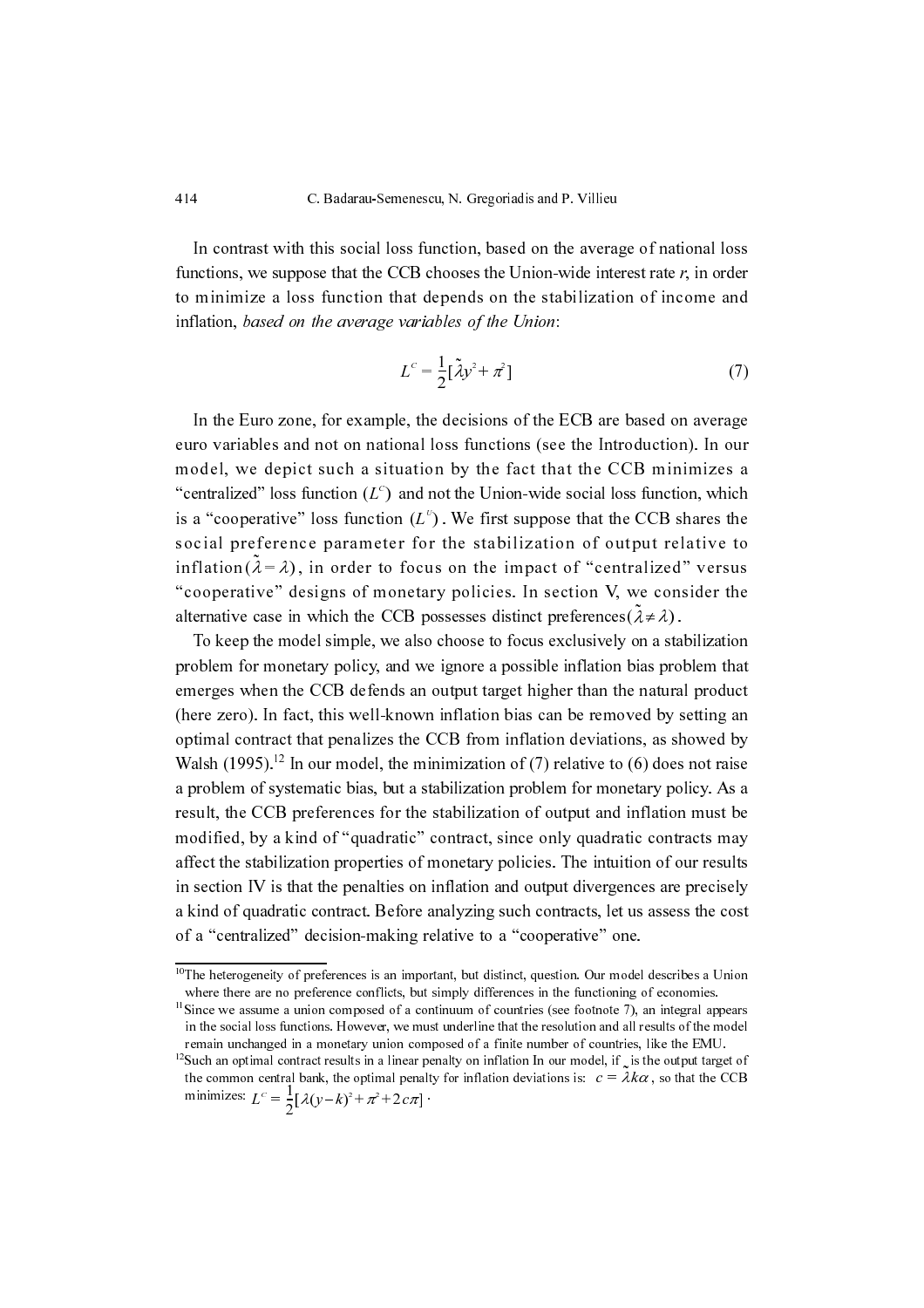#### III. The Cost of a Centralized Monetary Policy

Let us now characterize the inefficiencies associated to the minimization of (7) rather than (6), considering first that each Member State of the Union and the CCB share the same relative preferences for output and inflation stabilization  $(\lambda = \lambda)$ .

The CCB chooses the interest rate by minimizing (7), knowing the values of demand and supply shocks. The union-wide interest rate is thus (see *Appendix A*):

$$
r = rc = \psi_{1}^{\mu} \mu^{s} + \psi_{2}^{\mu} \mu^{d}
$$
 (8)

where:  $\psi_1^c = -1/\lambda_1$ ,  $\psi_1^c = 1$ , and:  $\lambda_1 = 1 + \alpha^2 \lambda$ .

The optimal interest rate, issued by minimizing  $(6)$  with respect to r is  $(Appendix)$  $A$ :

$$
r = r^u = \psi_1^u \mu^s + \psi_2^u \mu^d + \psi_3^u \Sigma_\mu^s + \psi_4^u \Sigma_\mu^d \tag{9}
$$

where:  $\psi_1^{\mu} = \psi_1^{\mu} a_1 \lambda_1^{\mu} a_1, \quad \psi_2^{\mu} = \psi_2^{\mu} a_1 \lambda_1^{\mu} a_1 \psi_3^{\mu} = \lambda_3 \alpha^2 / a$  and  $\psi_4^{\mu} = \alpha^2 \lambda_1 / a$ . All along the paper, we use the notations:  $a_1 = (\alpha + \beta)^2$ ,  $a_2 = \alpha^2 \Sigma^2$  and:  $a = \lambda_1(a_1 + a_2)$ ; as the paper, we use the notations:  $a_1 = (\alpha + \beta)^T$ ,  $a_2 = \alpha \sum$  and:  $a = \lambda_1(a_1 + a_2)$ ; a<br>well as:  $\lambda_1 = 1 + \alpha^2 \lambda$ ,  $\lambda_2 = 1 + \beta \lambda$ ,  $\lambda_3 = \alpha \beta \lambda - 1$ , and:  $\sum_{\mu}^s = \int_a^1 \varepsilon_i \overline{\mu}_i^s d\overline{\mu}_j^s$  $\Sigma_{\mu}^d = \int_{0}^{\infty} \varepsilon_i \overline{\mu}_i^d di$ .  $\lambda_1 = 1 + \alpha^2 \lambda$ ,  $\lambda_2 = 1 + \beta^2 \lambda$ ,  $\lambda_3 = \alpha \beta \lambda - 1$ , and:  $\Sigma_{\mu}^s = \int_{0}^{\infty} \varepsilon_i \mu_i^s d\tau$ 

A direct comparison between (8) and (9) allows identifying the inefficiencies in monetary policy. The results are summarized by the following Proposition:

## **Proposition 1:**

In a heterogeneous Monetary Union, symmetric shocks have to be less stabilized and asymmetric shocks have to be more stabilized than in a homogenous Union. The interest rate policy obtained by minimizing a "centralized" loss function, depending only on average magnitudes, involves an over-reaction to symmetric shocks and an insufficient reaction to asymmetric shocks.

#### Proof:

Concerning symmetric shocks, since:  $a_1 \lambda_1 / a < 1$ , we have:  $|\psi_1| < |\psi_1|$  and:  $\psi^{\nu} \leq \psi^{\nu}$  if  $\Sigma^2 > 0$ . On the one hand, the reaction of interest rate to symmetric supply  $\varphi_2 \leq \varphi_2$  in  $\varphi_2 > 0$ . On the one hand, the reaction of interest rate to symmetric supply shocks is excessive with a centralized monetary policy relative to a cooperative one. As a result, the Union-wide average product will be insufficiently stabilized in (4a), while average inflation will be too much stabilized in (3a). On the other hand,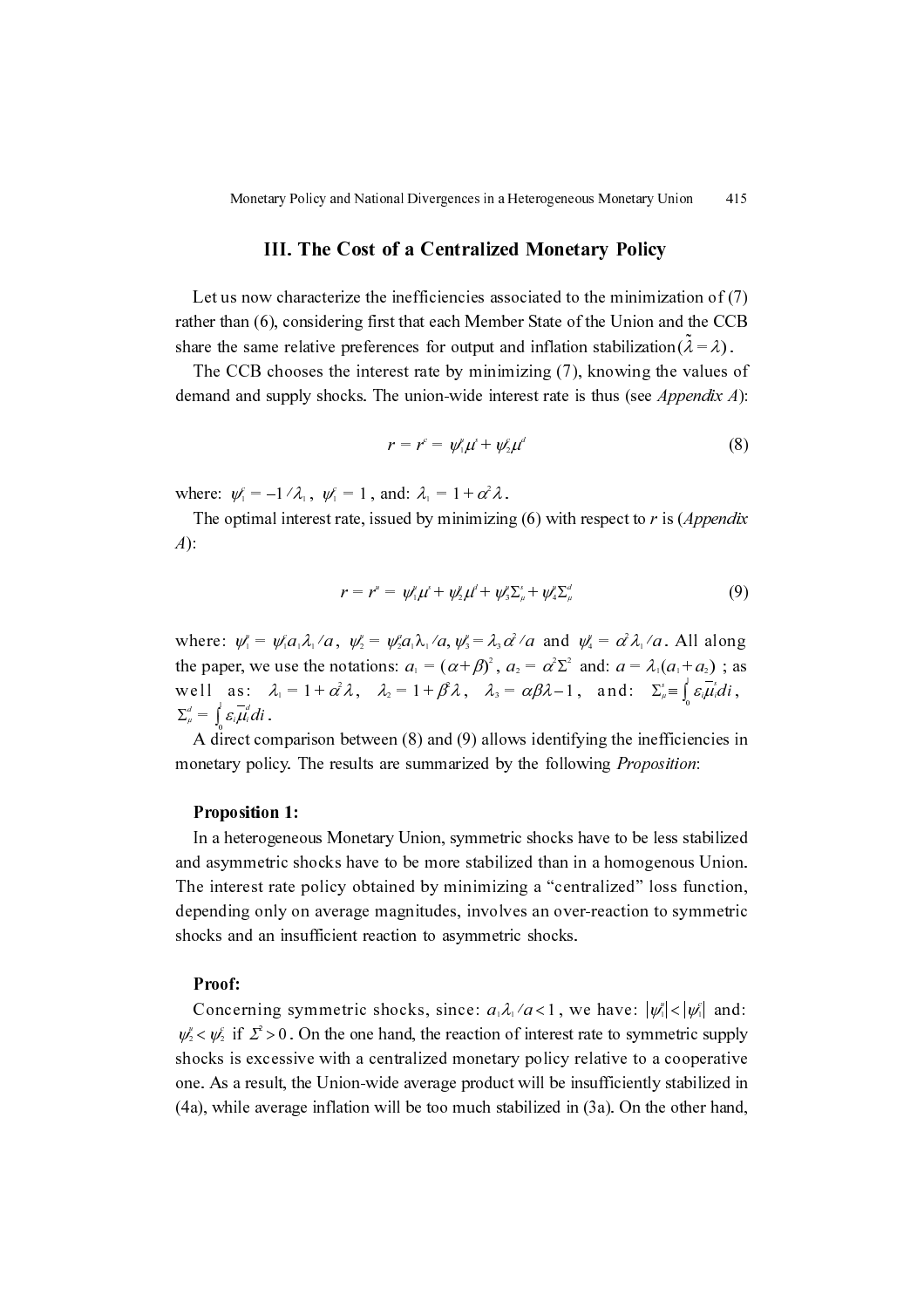in the cooperative regime, demand shocks should be perfectly stabilized if the monetary Union was homogenous ( $\Sigma^2 = 0 \Rightarrow \psi_2^2 = 1$ ), but have to be only partially stabilized in a heterogeneous Union (since  $\psi_2^2 < 1$  if  $\Sigma^2 > 0$ ). Yet, with a centralized stabilized in a neterogeneous Union (since  $\psi_2$  x 1 if  $\mathbb{Z} > 0$ ). Tet, while demand<br>loss function, the CCB fully stabilizes symmetric demand shocks, in spite of heterogeneity. As a result, average inflation and output in Union are to much stabilized, to the detriment of the stabilization of deviations ( $\bar{y}_i$  and  $\pi_i$ ). Therefore, concerning symmetric shocks, one needs a less reactive monetary policy in a heterogeneous monetary Union than in a homogenous Union.  $\psi_2^{\mu}$  < 1 if  $\sum$ <sup>2</sup>

Furthermore, by focusing on average variables of the Union, the CCB does not consider asymmetric shocks, while it should do under the optimal interest policy (see (8) and (9) where  $\psi_s^* \neq 0$  and  $\psi_s^* \neq 0$ ). Thus, asymmetric shocks are not  $(\sec(\theta))$  and  $(\ell)$  where  $\psi_i \neq 0$  and  $\psi_i \neq 0$ . Thus, asymmetric shocks are not affected, sufficiently stabilized in the Union. Average output and inflation are not affected, but the use of a centralized loss function increases divergences in the area: national quantities are not properly stabilized.

Notice that in a homogenous Monetary Union  $(\varepsilon_i = 0, \forall i)$ , our model would give rise to the well-known equivalence between minimizing  $L^U$  or  $L^C$  (Gros & Hefeker, 2002; De Grauwe & Senegas, 2006). Thus, if there was no cross-country divergence, monetary authorities could rely on a loss function based on area wide variables only, without implying any welfare loss in the Union. In a heterogeneous Union, on the contrary, the social loss will be higher with the interest rate rule (8) than with (9).

From the Union-wide welfare point of view, what matters is the ex ante (i.e. before knowing the value of shocks) value of the social loss function, namely  $EL^U$ ,  $E$  denoting the rational expectation operator. To simplify the model, we suppose in the main text that there is no demand shock.<sup>13</sup> So, we henceforth neglect demand shocks, by setting from now:  $\sigma_{\mu_i}^2 = \sigma_{\mu}^2 = 0$ ,  $\forall i$ . We will respectively refer to:  $\sigma_{\mu}^2 = \sigma_{\mu}^2$  and  $\sigma_{\overline{\mu}_i}^2 = \sigma_{\overline{\mu}_i}^2$  for the variances of symmetric and asymmetric components  $\int_{\mu}^{\mu}$  such  $\int_{\overline{\mu}_i}^{\mu}$  such that the containmental end of suppose that: *i*) specific of supply shocks. In addition, to save notations, we also suppose that: *i*) specific and average components of supply shocks are independently distributed:  $\sigma_{\mu \bar{\mu}_i} = 0, \forall i$ , *ii*) idiosyncratic supply shocks are independently distributed:

<sup>&</sup>lt;sup>13</sup>Part C of our *Technical Appendix* explicitly proves that the stabilization of demand shocks do not raise specific question and the way demand shocks are handled can be viewed as a special case of supply shocks analysis. We thus concentrate our attention on supply shocks, which are a direct clause of concern for monetary policy. Since fiscal policies are unable to optimally stabilize supply shocks in the union, we do not explicitly introduce such policies in the model. However, national fiscal policies can be viewed as implicit policies which perfectly stabilize idiosyncratic demand shocks in the Union, explaining while both demand shocks and fiscal policies are not present in the model.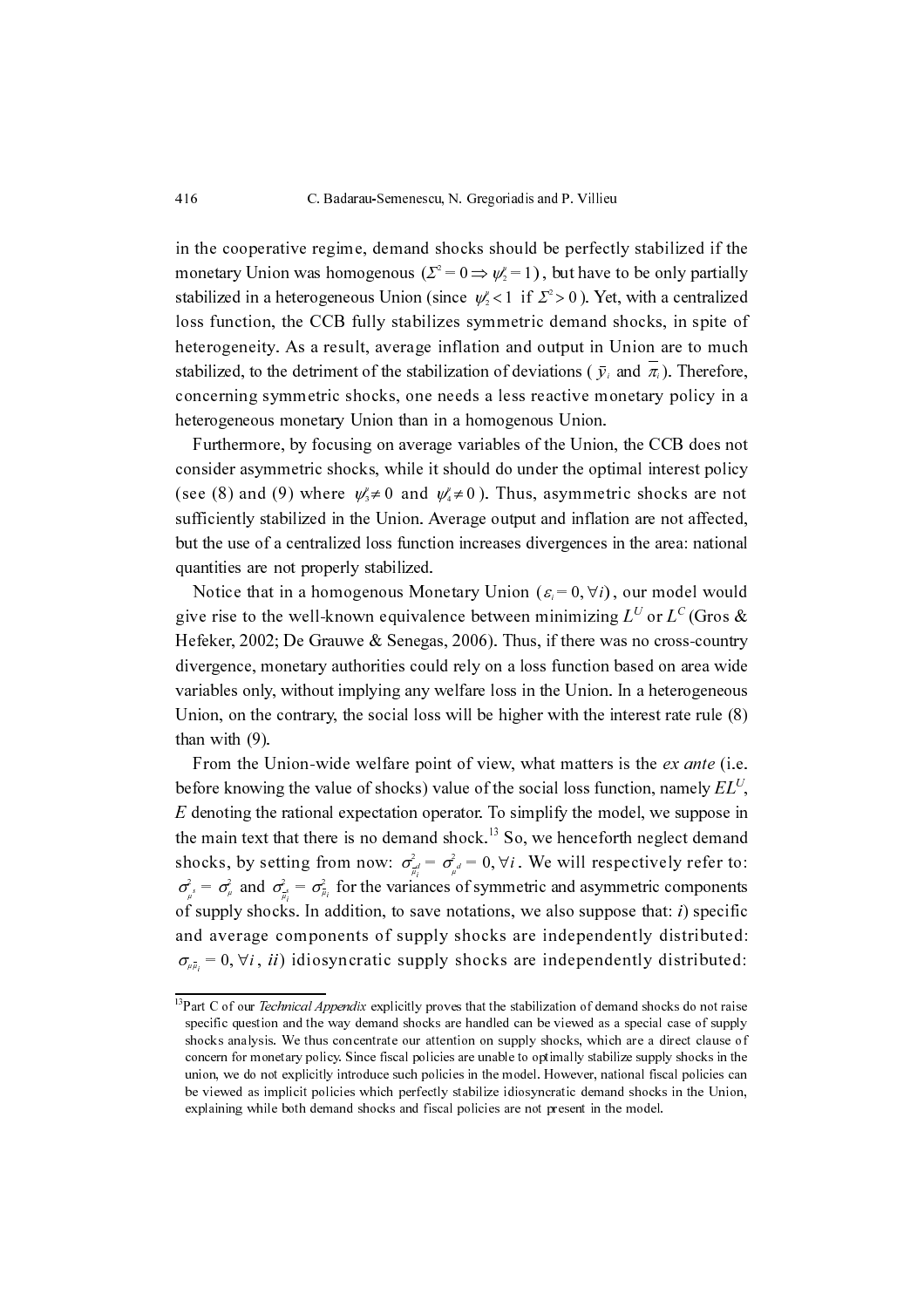$\sigma_{\vec{\mu},\vec{\mu}_i} = 0, \forall i$ , and *iii*) they have the same variance:  $\sigma_{\vec{\mu}_i}^2 = \sigma_{\vec{\mu}_i}^2 \forall i$ .<sup>14</sup>

Therefore, under the optimal interest rate policy  $(9)$ , the expected Union-wide social loss is:  $EL^{U}(r^{u}) = X\sigma_{\mu}^{2} + \overline{X}\sigma_{\mu}^{2}$ . Under the centralized policy (8) the expected social loss becomes:  $EL^{U}(r^{*}) = Y\sigma_{\mu}^{2} + \overline{Y}\sigma_{\mu}^{2}$ . Coefficients X,  $\overline{X}$ , Y and  $\overline{Y}$ , computed in Appendix A, are such that:  $Y > X$ ,  $\overline{Y} \ge \overline{X}$ , and we can easily verify that:  $EL^{U}(r^{n}) < EL^{U}(r^{c})$ . Therefore, we obtain the value of the welfare differential: $(\Delta EL \equiv EL^{U}(r^{c}) - EL^{U}(r^{u}))$ 

$$
\Delta EL^{\nu} = (Y - X)\sigma_{\mu}^{2} + (\overline{Y} - \overline{X})\sigma_{\overline{\mu}}^{2} = \frac{\alpha^{2}\Sigma^{2}[\Sigma^{2}\sigma_{\mu}^{2} + \lambda_{3}^{2}\sigma_{\overline{\mu}}^{2}]}{2a_{1}\lambda_{1}(a_{1} + \alpha^{2}\Sigma^{2})}
$$
(10)

When the Union is heterogeneous, both asymmetric and symmetric shocks are improperly stabilized with a centralized policymaking, as equation (10) clearly shows. A centralized monetary policy is unable to react to asymmetric shocks, but overreacts to symmetric shocks (Proposition 1). Symmetric shocks are not well stabilized with the centralized policymaking because, in a heterogeneous Union, the multipliers of symmetric shocks differ within the area (since the common interest rate reacts to symmetric shocks and the transmission channel of the interest rate to aggregate demand is asymmetric). Thus a centralized monetary policy cannot take account of this heterogeneity of multipliers.

Furthermore, we can obtain from equation (10):  $\frac{u\Delta EL}{dS^2} > 0$ . Thus, the more heterogeneous the Union is, the higher the relative cost of a centralized policymaking will be. This finding holds independently of the nature of shocks (symmetric or asymmetric). Table 1 simulations clearly show that the welfare cost of a centralized monetary policy (relative to a cooperative one:  $\Delta EL^U/EL^U$ ) may be quite high, reaching more than 10% of welfare if the Union is very heterogeneous.  $\frac{d\Delta EL^{\upsilon}}{d\boldsymbol{\Sigma}^2}$ dΣ <sup>2</sup> ---------------- <sup>&</sup>gt; <sup>0</sup>

It is thus quite obvious that, in a heterogeneous monetary union, the common central bank should take into account national divergences. However, proposing

|                                                           | $= 0.25$ | $= 0.5$ | $t^2 = 0.75$ |       |
|-----------------------------------------------------------|----------|---------|--------------|-------|
| $\lambda = 0.5$                                           | 0.27     | 0.96    | 1.96         | 2.67  |
| $\lambda = 1$                                             | 0.65     | 1.42    | 2.27         | 3.17  |
| $\lambda = 3$                                             | 3.29     | 6.19    | 8.78         | 11.11 |
| $\lambda = 5$                                             | 4.98     | 9.46    | 13.51        | 17.19 |
| $\sim$ $\sim$ $\sim$ $\sim$ $\sim$ $\sim$<br>$\mathbf{r}$ |          |         |              |       |

Table 1. Social Loss Differential (in %)

For  $\alpha = 2$ ,  $\beta = 1$  and  $\sigma_{\mu}^2 = \sigma_{\mu}^2$ 

 $14$ These assumptions are only notation-saving assumptions, with no generality loss; see Appendix A for the general resolution of the model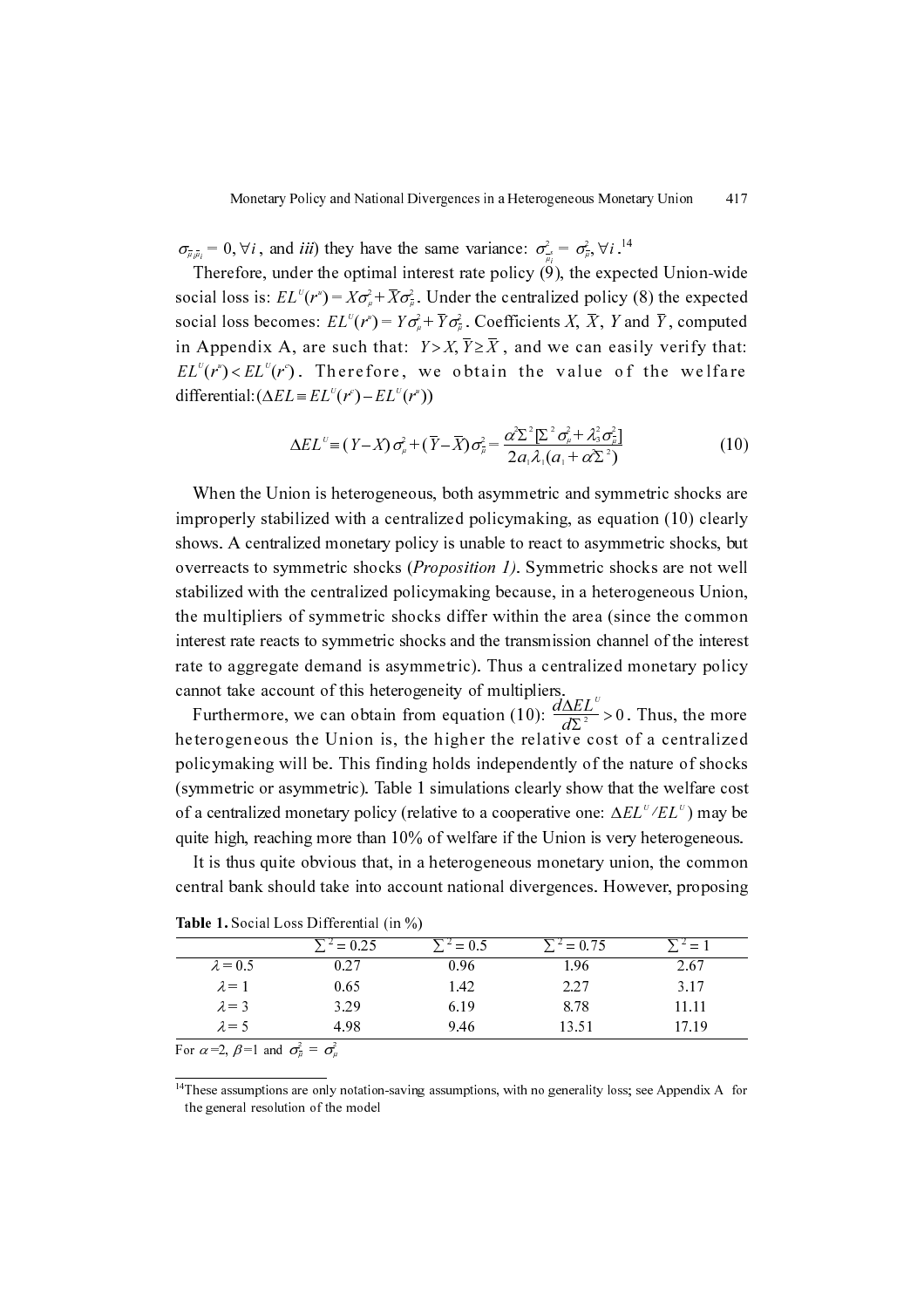the central banker an aggregate loss function defined by the average of the national loss functions (see De Grauwe & Senegas (2006) for example) is difficult to be accepted, because it is too complicated to respect the *transparency principle* of the monetary policy. In this context, the section III of this paper searches for an alternative solution coming from a kind of contract for the monetary policy.

## IV. Introducing Aversion to Divergences in the Central Bank Loss Function

This section seeks for a contractual solution to the issue of the centralized monetary policy. Although Walsh (1995) discussed linear contracts as "workarounds" for the lack of commitment devices, Herrendorf & Lockwood (1997) showed that only quadratic contracts are optimal to solve a stabilization problem of monetary policy. In this model, the commitment vs. discretion issue is not addressed, because the problem is only the difference between the society's preferences and those of the CCB, who does not adequately fight divergences in the Union. Consider that the Union, acting as the "principal", can delegate monetary policy to the CCB (the "agent"). By setting an *optimal contract*, the "principal" can twist the CCB preferences, to obtain the social optimum. We describe such solutions by the fact that, beyond stabilizing average variables in the Union, the CCB attempts to stabilize inflation and income differentials. C. Badarau-Semenescu, N. G.<br>
the central banker an aggregate loss function<br>
loss functions (see De Grauwe & Senegas<br>
accepted, because it is too complicated to re<br>
monetary policy. In this context, the sec<br>
alternative sol

#### A. General Formulation of the Problem

In the present model, by focusing exclusively on aggregate magnitudes, the CCB cannot obtain the optimal solution. The goal of the "principal" is to force the "agent" (CCB) to be more reactive to national divergences, by imposing adequate "penalties"(p(.)), so that he minimizes:  $L^{c}(\pi_{i}, y_{i}) + p(\pi_{i}, y_{i})$ . Of course, if the CCB loss function  $L^c(\pi, y_i)$  is and the social loss function is  $L^v(\pi, y_i)$ , a trivial optimal penalty that could be added to the CCB loss function is:  $p^*(\pi_i, y_i) = L^{\nu}(\pi_i, y_i) - L^{\nu}(\pi_i, y_i)$ . Nevertheless, such a penalty would be difficult to implement, in particular because it depends on CCB's preferences that are possibly non-observable by the principal. Thus, we search for another form of penalties that rely on simple variables, easy to check. Such penalties should make the optimal contract feasible, verifiable, and compatible with the transparency principle of monetary policy. Suppose for example that the principal imposes linear penalties to the CCB depending on inflation and output differentials, measured as the cross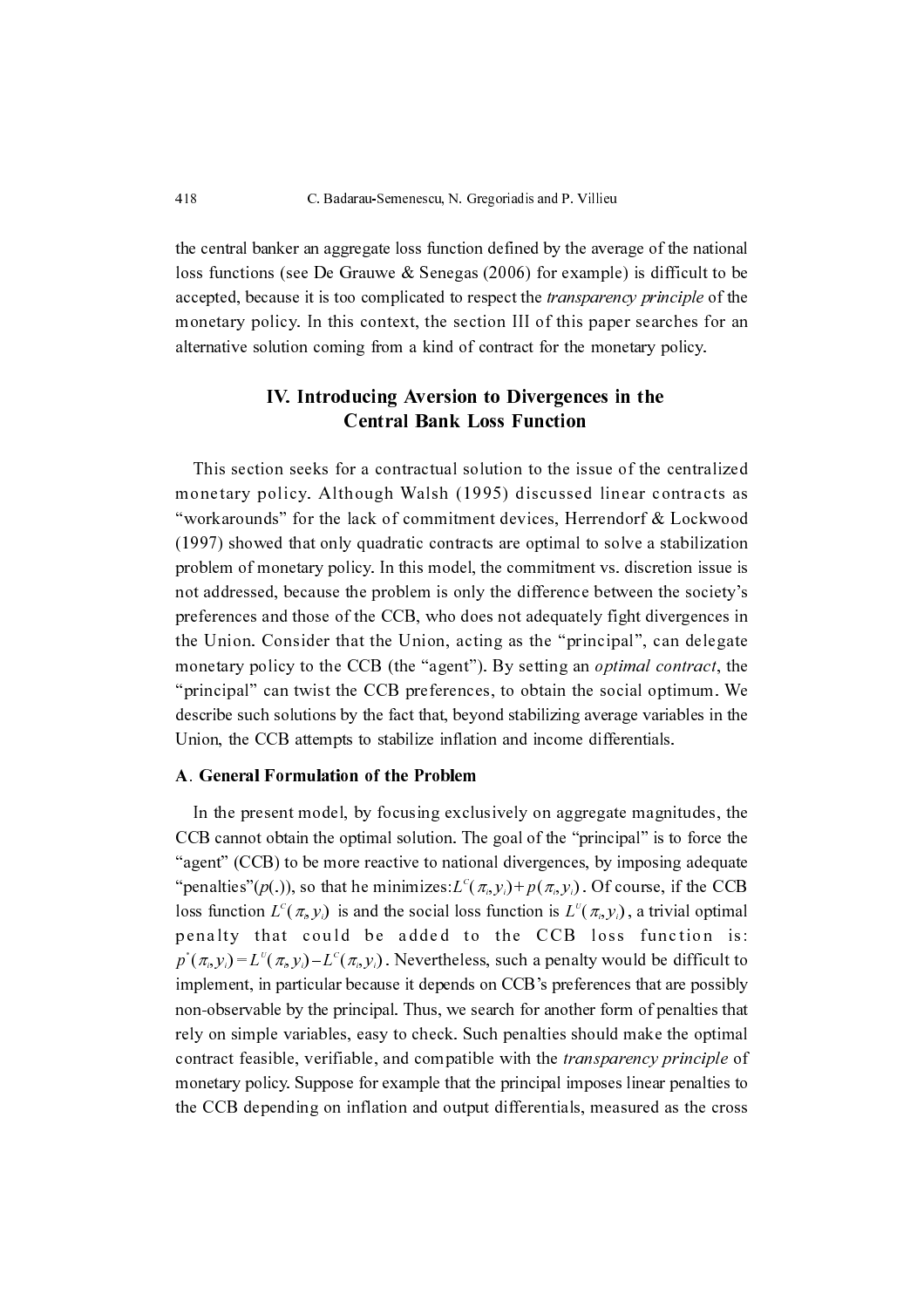section standard error of these variables.<sup>15</sup> The penalties represent an additional cost for the CCB and provide an incentive to fight divergences in the Union.<sup>16</sup> The CCB loss function becomes:

$$
L^c = \frac{1}{2} [\lambda y^2 + \pi^2 + \theta_y \overline{y}^2 + \theta_z \overline{\pi}^2]
$$
 (11)

where  $\theta_{y}$  and  $\theta_{x}$  are the penalties for divergences in the contract for the central banker (or, equally, the coefficients of aversion towards income and inflation divergences in the CCB loss function). In this section, we search for optimal values for  $\theta$ , and  $\theta$ <sub>x</sub>. The following proposition shows that we can find a simple optimal contract for the CCB.

## **Proposition 2:**

If the different Member States of the monetary Union and the CCB share the same preferences for stabilization of output and inflation  $(\lambda$  and 1, respectively). the first best solution for monetary policy can be obtained by an optimal contract that penalizes the CCB for inflation and output divergences. In the optimal contract, the penalties imposed on national divergences correspond to the relative weight of each variable in the social welfare function. Thus, the optimal contract for the CCB is such as:  $\theta_y = \lambda$  and  $\theta_x = 1$ .

## Proof:

By minimizing  $(6)$  with respect to r, we obtain:

$$
\frac{\partial L^{c}(r)}{\partial r} = y \int_{0}^{1} y_{i} \frac{\partial y_{i}}{\partial r} di + \int_{0}^{1} \pi_{i} \frac{\partial \pi_{i}}{\partial r} di
$$
\n(12a)

By minimizing  $(11)$  with respect to r and rearranging, we obtain:

$$
\frac{\partial L^{c}(r)}{\partial r} = y(\lambda - \theta_{y})\frac{\partial y}{\partial r} + \pi(1 - \theta_{z})\frac{\partial \pi}{\partial r} + \theta_{y}\int_{0}^{1} y_{i}\frac{\partial y_{i}}{\partial r}di + \theta_{z}\int_{0}^{1} \pi_{i}\frac{\partial \pi_{i}}{\partial r}di \qquad (12b)
$$

We can easily observe that expressions (12a) and (12b) are identical if  $\theta_{y} = \lambda$ 

$$
{}^{15}\text{Defined as:} \quad \bar{y} = \left[\int_0^1 (y_i - y)^2 \, \mathrm{d}x \right]^{1/2} \text{ and } \quad \bar{\pi} = \left[\int_0^1 (\pi_i - \pi)^2 \, \mathrm{d}x \right]^{1/2}
$$

<sup>&</sup>lt;sup>16</sup>Such penalties on inflation and output differentials look like a "quadratic" contract for central banker and correspond to changing preferences for the stabilization of divergences relative to the stabilization of Union-wide magnitudes. One can also notice the analogy with the analysis of Rogoff (1985), in which relative preferences for the stabilization of output relative to inflation have to be changed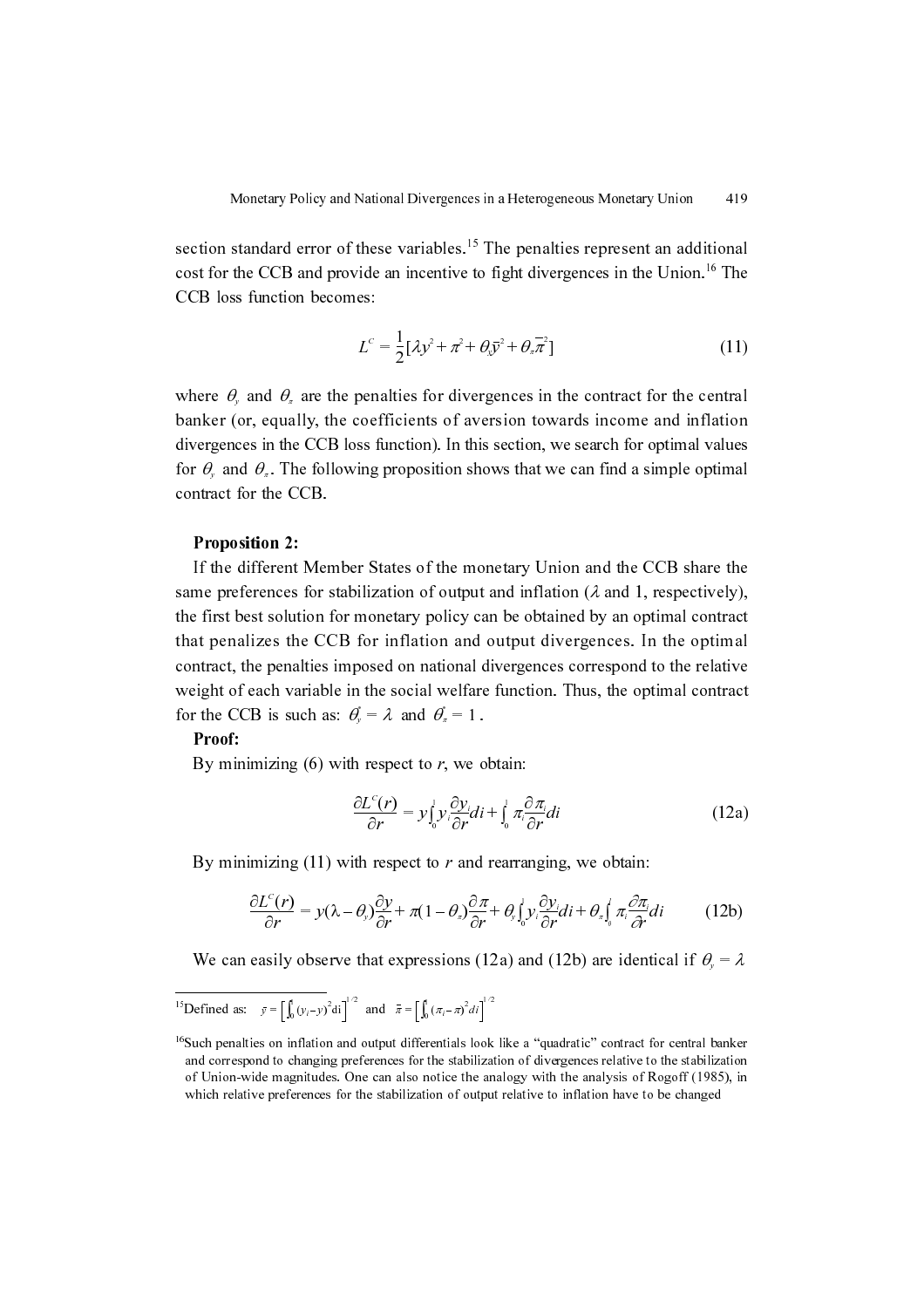and  $\theta_{\rm r} = 1$ , so are loss functions (6) and (11). Thus, under the optimal contract, the  $c_{\pi}$  and  $c_{\pi}$  if the axistence of the contract of the contract and leads to centralized monetary regime with aversion to divergences is efficient and leads to the optimal regime. $17$ 

*Proposition 2* shows that a simple "optimal contract" for the CCB can enforce the optimal solution. This result is similar to Walsh (1995), except that Walsh deals with inflation bias of monetary policy, while we exclusively deal with a stabilization problem. The interpretation of the "optimal contract" is straightforward: for monetary policy to take account of Union heterogeneity, one has to encourage the CCB to feel some aversion to inflation and output divergences. If the degree of aversion to divergences is well defined, as in the optimal contract, the common monetary policy produces the first best.<sup>18</sup>

### An illustration

As we have seen, *Proposition 2* is established for a general case. In our model, minimizing (11) provides the following relation, in place of (8):

$$
r = r^{c} = \psi_{1} \mu^{s} + \psi_{2} \mu^{d} + \psi_{3} \Sigma_{\mu}^{s} + \psi_{4} \Sigma_{\mu}^{d}
$$
 (13)

with:  $\psi_1^c = -a_1 \Phi$ ,  $\psi_2^c = a_1 \lambda_1 \Phi$ ,  $\psi_3^c = \alpha^2 (\lambda_1 + \phi_2) \Phi$  and:  $\psi_4^c = \alpha^2 (\lambda_1 + \phi_1) \Phi$ , and we with  $\varphi_1 = a_1 \varphi$ ,  $\varphi_2 = a_1 \varphi_1 \varphi$ ,  $\varphi_3 = a_2 \varphi_3 + \varphi_2 \varphi$  and:  $\varphi_4 = a_1 \varphi_1 + \varphi_1 \varphi_2$ , and we<br>use the notation:  $\varphi_1 = \alpha^2(\theta_2 - \lambda) + \theta_2 - 1$ ,  $\varphi_2 = \alpha \beta(\theta_2 - \lambda) + 1 - \theta_2$ , and:  $\Phi = (a + a_2 \phi_1)^{-1}.$  $\varphi_1 = \alpha \left( \theta_y - \lambda \right) + \theta_x - 1, \varphi_2 = \alpha \beta \left( \theta_y - \lambda \right) + 1 - \theta_x$ 

One can easily verify that (13) corresponds to (9) if  $\theta_{n} = \lambda$  and  $\theta_{n} = 1$ , and to One can easily verify that (15) corresponds to (5) if  $\theta_y = \lambda$  and  $\theta_x = 1$ , and to (8) if  $\theta_y = \theta_x = 0$ . Reintroducing (13) into equilibrium values of inflation and output, we can express the expected social loss  $EL^U$  for any values of  $\theta_y$  and  $\theta_x$ :  $EL^{U}(r^{c}) = Z\sigma_{\mu}^{2} + \overline{Z}\sigma_{\mu}^{2}$ , where Coefficients Z and Z are computed in Appendix A.<sup>19</sup> The differential of welfare associated with a centralized policymaking compared to a cooperative one is now:  $\theta_{y} = \lambda$  and  $\theta_{\pi}$  $\mathbf{v}_y - \mathbf{v}_z = \mathbf{0}$ 

$$
\Delta EL = EL^{U}(r^{c}) - EL^{U}(r^{u}) = (Z - X)\sigma_{\mu}^{2} + (\overline{Z} - \overline{X})\sigma_{\overline{\mu}}^{2}
$$
\n(14)

 $17$ Notice that this result does not depend on a particular form of supply or demand functions: the optimal contract in *Proposition* 2 is not model dependent.<br><sup>18</sup>Menguy (2008) discusses an alternative solution to reduce the inefficiencies associates to the aggregate

regime by modifying the weight given to each country in the definition of the CCB aggregate objectives. However, this solution does not represents a "first best" and Badarau & all. (2008) showed that the choice of an optimal contract (similar to this one) could improve the social welfare of the union for all weights used by the CCB in the definition of the aggregate magnitudes.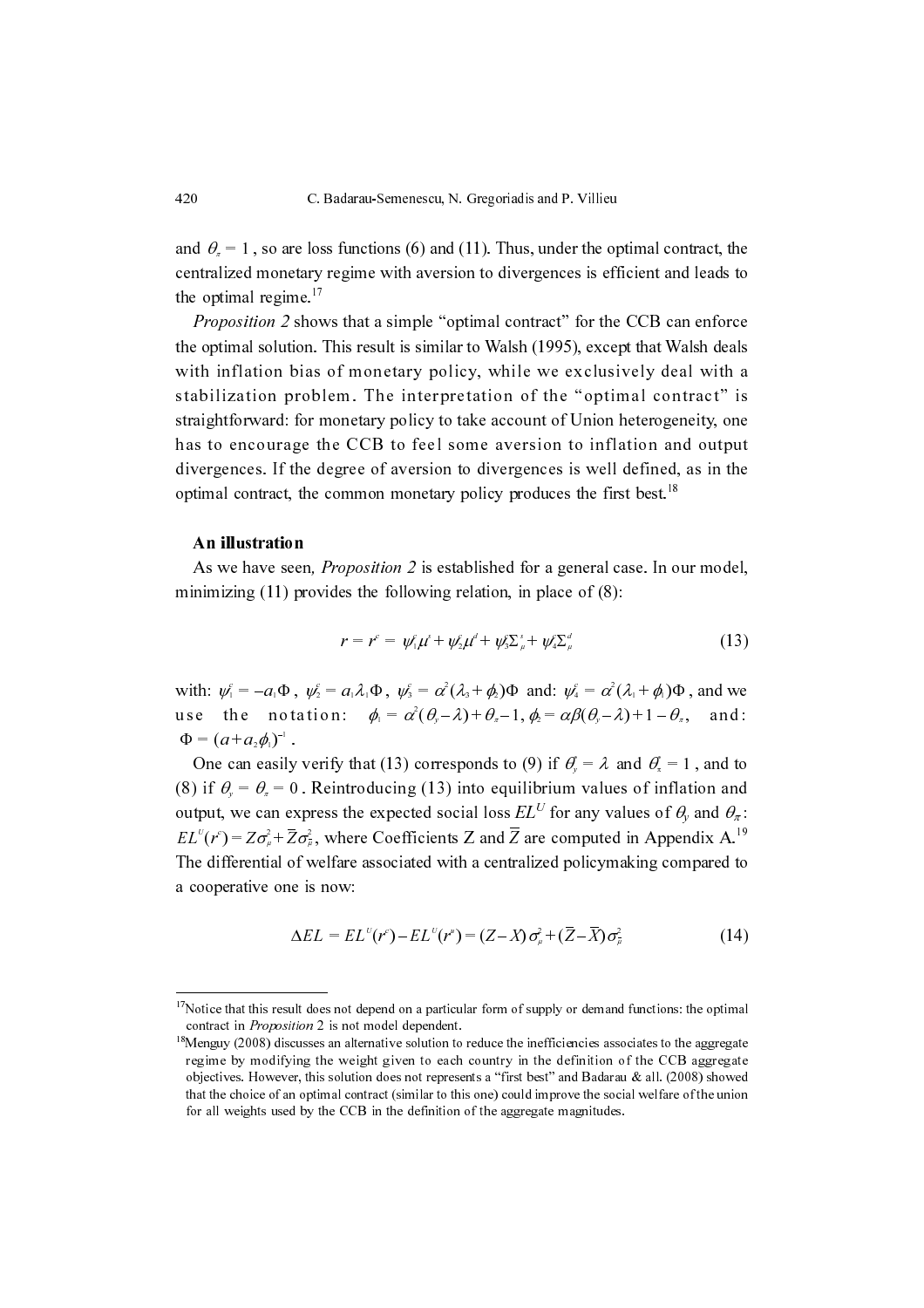where:  $X = a_1 a_2^2(\phi_1) \Phi^2/2a \alpha^2 \ge 0$ ,  $\overline{Z} - \overline{X} = a_2 [\lambda_1(\alpha + \beta)\phi_2 + \alpha a_2 \phi_3]^2 \Phi^2/2a \ge 0$ ; and we use the notation:  $\phi_1 = (\theta - \lambda) - \lambda(\theta - 1)$ .

The discussion  $\psi_s = (\psi_s - \lambda) - \lambda(\psi_s - 1)$ .<br>Relation (14) clearly shows that the centralized regime improperly stabilizes both symmetric and idiosyncratic shocks, when the Union is heterogeneous. Let us deal with these two questions separately.

Concerning the *symmetric* component of supply shocks, a centralized policymaking reaches the same social loss than the optimal one  $(X = Z)$  if  $\phi_1 = 0$ , namely if:

$$
\theta_{\scriptscriptstyle{\pi}} = \theta^{\scriptscriptstyle{\pi}}_{\scriptscriptstyle{\pi}} = 1 - \alpha^2 (\theta_{\scriptscriptstyle{\pi}} - \lambda) \tag{15}
$$

This value is the one that minimizes the social loss function  $(dEL^{U}(r^{c}) / d\theta_{\pi} = 0)$ , if there is no asymmetric shock  $(\sigma_{\overline{\mu}}^2 = 0)$ .

Concerning the *asymmetric* component of supply shocks, a centralized policymaking reaches the same social loss than the optimal one if  $\overline{X}$ - $\overline{Z}$ , namely if:

$$
\theta_{\pi} = \theta_{\pi}^{\prime} = 1 + \alpha^2 \Omega(\theta_{\varphi} - \lambda) \tag{16}
$$

where:  $\Omega = \frac{a_1 + \beta(\alpha + \beta)\lambda_1}{\alpha(\alpha + \beta)\lambda_1 + \lambda\alpha^2 a_1}$ . This value minimizes the social loss function  $\alpha(\alpha+\beta)\lambda_{\scriptscriptstyle{1}}\!+\!\lambda\,\alpha^{\scriptscriptstyle{2}}a_{\scriptscriptstyle{2}}$ 

 $(dEL^{U}(r^{c}) / d\theta_{\pi} = 0)$  if there is no symmetric shock  $(\sigma_{\mu}^{2} = 0)$ .

The intersection of (15) and (16) provides the optimal penalties  $\theta_i = \lambda$  and metricular of  $(13)$  and  $(10)$  provides the optimal penalties  $\alpha_y = \lambda$ , which insure appropriate stabilization of both types of supply shocks.  $\theta_y$  $\theta_n$ 

We can notice that:  $\theta_x = \theta'_x = 1$  if  $\theta_y = \lambda$ , finding the optimal contract of Proposition 2. But for non-optimal values of the CCB aversion for output divergences (that is  $\theta_y \neq \lambda$ ), there is a conflict between stabilizing symmetric and asymmetric components of supply shocks. In effect,  $\theta_{\alpha}$  negatively depends on  $\theta_{\gamma}$ , while  $\theta_{\pi}$  positively depends on it.  $\theta_{\pi} = \theta_{\pi}^{\mu} = 1$  if  $\theta_{y} = \lambda$ 

This characteristic can be explained as follows. With a centralized monetary policy, the interest rate reacts too much to symmetric supply shocks, as we have seen in *Proposition 1*. Raising the penalty on inflation divergences lowers the response of the interest rate to symmetric shocks and has a stabilizing effect on output differentials in the Union (in 4b). Thus, the penalty on output divergences can decrease. For symmetric supply shocks, both penalties are substitutable, thus

<sup>&</sup>lt;sup>19</sup> Notice that  $Z = X$  and  $\overline{Z} = \overline{X}$ , for  $\theta_y = \lambda$  and  $\theta_{\pi} = 1$ , and that  $Z = Y$  and  $\overline{Z} = \overline{Y}$ , for  $\theta_y = \theta_{\pi} = 0$ .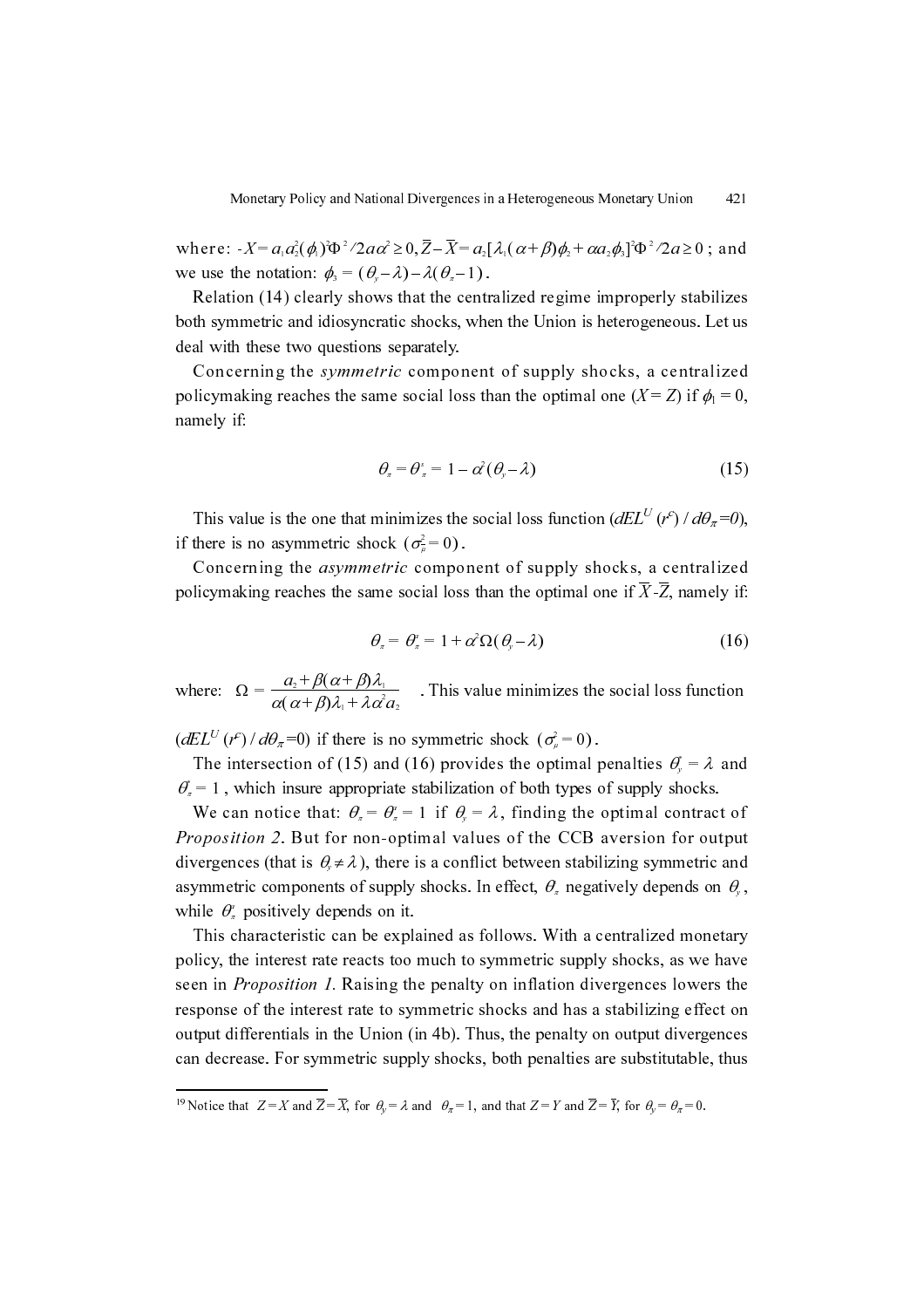$\theta$ , and  $\theta$ , are negatively linked. On the contrary, for asymmetric supply shocks, both penalties are complementary and the centralized monetary policy gives rise to an insufficient stabilization of these shocks. Introducing a penalty on one differential (inflation or output) increases the variability of the interest rate, thus raising the other differential. So, a suitable stabilization of both objectives simultaneously requires  $\theta_{y}$  and  $\theta_{x}^{*}$  to move in the same direction. Thus, if  $\theta_{y} < \lambda$ , situation favoured in section V, stabilizing symmetric supply shocks calls for a higher than one coefficient of aversion to inflation divergences  $(\theta_{\pi} > 1)$ , but stabilizing asymmetric supply shocks requires a lower than one coefficient of aversion to inflation divergences  $(\theta_*<1)$ . The reverse is true if  $\theta_y < \lambda$ . Section V below studies the potential conflict between stabilizing symmetric/asymmetric  $\frac{1}{2}$ shocks when optimal penalties cannot be implemented.

## B. National Losses under the "Optimal" Contract

A central question about the feasibility of the optimal contract for the CCB concerns its effects on national welfare. Appendix B computes the welfare differential of a particular country *i*,  $(\Delta EL_i = EL_i^c - EL_i^u)$ , between a centralized regime without penalty  $(\theta_{\pi} = \theta_{\theta} = 0)$  and the optimal (from the Union-wide point of view) regime with penalties  $\theta_{n}^{*} = 1$ , and  $\theta_{y}^{*} = \lambda$ . Appendix B also shows that: where:  $\frac{1}{s} = \frac{\alpha(\alpha)}{\alpha}$  $\theta_{\pi} = 1$ , and  $\theta_{\gamma} = \lambda$  $Sign(\Delta EL_i) = Sign(\varepsilon_i - \varepsilon)$ , where:  $\frac{\varepsilon}{\varepsilon} = \frac{\alpha(\alpha + \beta)\Sigma^2}{2(\alpha + \beta)^2 + \alpha^2}$  $2(\alpha+\beta)^2 + \alpha^2\Sigma^2 \in L^{\infty, 1}.$ 

Since  $\int_{0}^{1} \varepsilon_i di = 0$ , there is at least one country for which:  $\varepsilon_i < 0 < \varepsilon$ . Thus, the timel contract is not bandfield for all participants to the Union. Since  $\int_{\theta} \varepsilon_i dt = 0$ , there is at reast one country for which,  $\varepsilon_i < 0 < \varepsilon$  optimal contract is not beneficial for all participants to the Union.

Countries with high sensitivity to the common interest rate  $(\varepsilon_i > \varepsilon)$  will prefer the optimal monetary policy  $(\Delta EL_i > 0)$ , but countries with low sensitivity to the common interest rate  $(\varepsilon_i > \bar{\varepsilon})$  will prefer the centralized monetary policy  $(\Delta EL_i > 0)$ . This result can be explained as follows. First, as we have seen, the extinct of the state of the state of the state of the state of the state of the state of the state of the state of the state of the state of optimal policy is less concerned by the stabilization of symmetric shocks than the centralized policy. Countries in which the interest rate elasticity is low  $(\varepsilon_i > \varepsilon)$ prefer a policy that strongly responds to shocks, and are worse under the optimal regime. Second, the centralized policy does not react to asymmetric shocks, while the optimal policy does. Country  $i$  takes benefits from the optimal policy because it stabilizes its own asymmetric shock, but at the same time, suffers from the fact that the Union-wide interest rate reacts to shocks in other countries, which destabilizes country i variables. The higher the interest rate elasticity of aggregate demand is, the more the optimal policy stabilizes country i idiosyncratic shock. So, only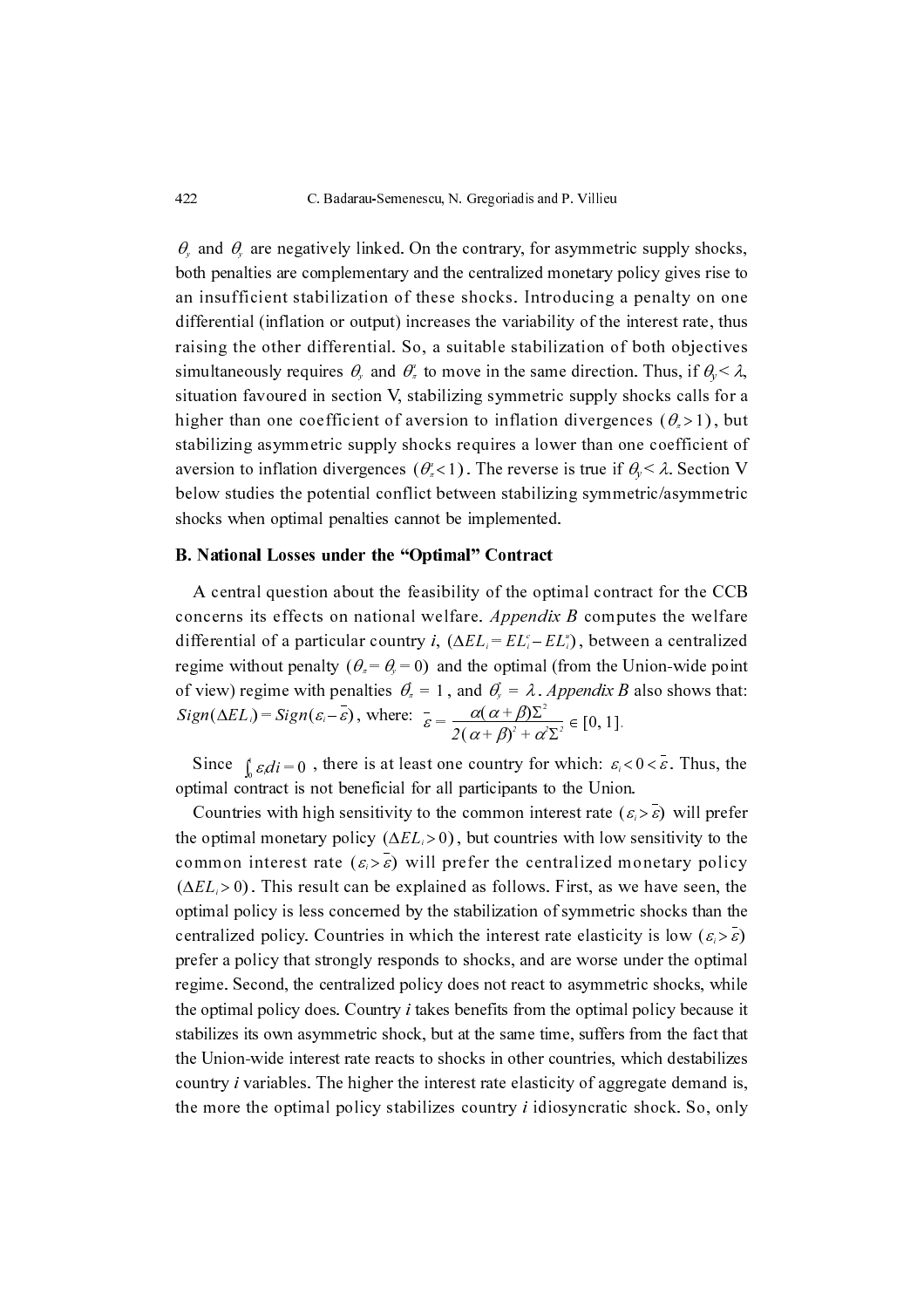countries in which the interest rate elasticity is high  $(\varepsilon \geq \varepsilon)$  are better under the optimal regime.

Therefore, modifying CCB preferences, even to implement the optimal contract, can be a source of potential conflicts among Member States. Since Union-wide benefits exist, this limitation does not rule out the interest of an optimal contract. The welfare gain for countries that take advantage of this contract exceeds the welfare loss for the others and, consequently, one could imagine a compensation system for the last ones. In other words, even if the contract is not optimal at a national level, it could become beneficial to all member states of the Union if a compensation scheme could be implemented.

# V. The Optimal Contract with Independent Central Bank Preferences for Output and Inflation Stabilization

One important shortcoming about Proposition 2 is that the different Member States of the Union and the CCB must share the same preferences. In the opposite case, it is still possible to find an optimal contract, which removes the inefficiency associated with a centralized monetary policy, but this contract is more complicated and the penalties towards inflation and output divergences become modeldependent.

Consider now that the CCB possesses its own preferences for the stabilization of output relative to inflation, namely:  $\lambda \neq \lambda$ . The objective of the CCB becomes:

$$
L^c = \frac{1}{2} [\tilde{\lambda} y^2 + \pi^2 + \theta_y \overline{y}^2 + \theta_z \overline{\pi}^2]
$$
 (11)

The interest rule obtained by minimizing of  $(11)$  is analogous to equation  $(13)$  $helow<sup>20</sup>$ 

$$
r = r^c = \tilde{\psi}_1^c \mu^s + \tilde{\psi}_2^c \mu^d + \tilde{\psi}_3^c \Sigma_\mu^s + \tilde{\psi}_4^c \Sigma_\mu^d \tag{13}
$$

We suppose, as usual, that the CCB is more concerned with inflation stabilization than society  $(\tilde{\lambda} < \lambda)$ .  $(\lambda \leq \lambda)$ 

<sup>&</sup>lt;sup>20</sup>We use trivial changes in notations:  $\psi_1 = -a_1 \Phi$ ,  $\psi_2 = a_1 \lambda_1 \Phi$ ,  $\psi_3 = \alpha^2 (\lambda_3 + \phi_2) \Phi$  and , with:  $\phi_1 = (\alpha^2(\theta, -\lambda) + \theta_{\pi} - 1),$   $\phi_2 = (\alpha\beta(\theta, -\lambda) + 1 - \theta_{\pi}),$ , and  $\hat{a} = \lambda_1 a / \lambda_1$ ,  $\lambda_3 = \alpha \beta \lambda - 1$ ,  $\lambda_1 = 1 + \alpha^2 \lambda$ ,  $\lambda_2 = 1 + \beta \lambda$ .  $\psi_1 = -a_1 \Phi$ ,  $\psi_2 = a_1 \lambda_1 \Phi$ ,  $\psi_3 = \alpha^2 (\lambda_3 + \phi_2) \Phi$  $\psi_{4} = \alpha^{2}(\lambda_{1} + \phi_{1})\Phi$ , with:  $\phi_{1} = (\alpha^{2}(\theta_{y} - \lambda) + \theta_{z} - 1)$ ,  $\phi_{2} = (\alpha\beta(\theta_{y} - \lambda) + 1 - \theta_{z})$  $\Phi = 1/(a + a_2\phi_1)$ , and  $a = \lambda_1 a/\lambda_1, \lambda_3 = \alpha\beta\lambda - 1$ ,  $\lambda_1 = 1 + \alpha\lambda$ ,  $\lambda_2 = 1 + \beta\lambda$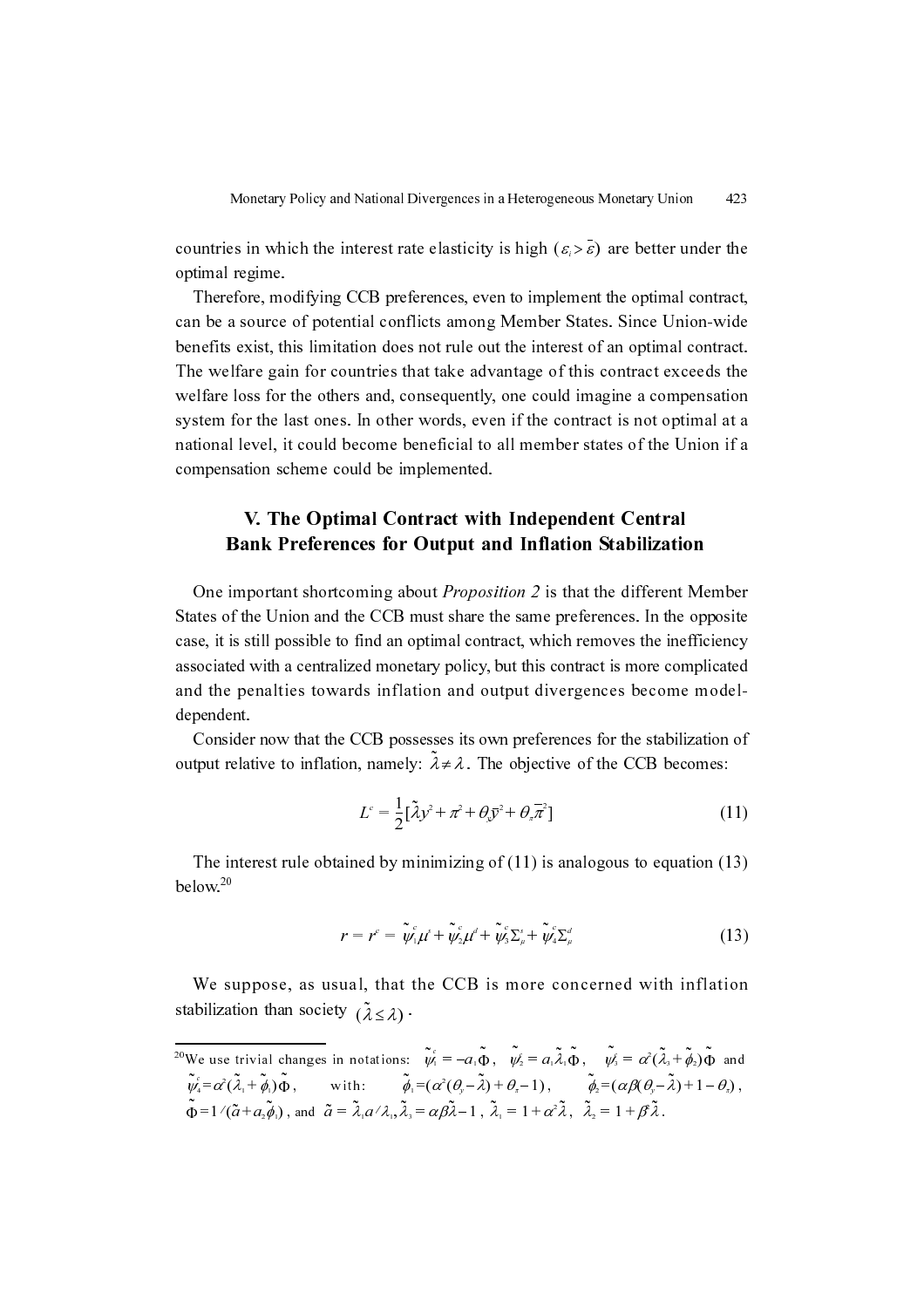#### **Proposition 3:**

Suppose that there are only supply shocks  $(\sigma_{\mu}^2 = \sigma_{\mu}^2 = 0, \forall i)$ . If the CCB weights the stabilization of inflation relative to output more than social preferences in the Union (namely, if  $\lambda \le \lambda$ ), the first best solution for monetary policy can be obtained by a contract that penalizes the CCB from inflation and output divergences in the Union. In the optimal contract, the penalties imposed on inflation (respectively on output) divergences are higher than the relative weight of inflation (respectively output) in the social welfare function. Thus, the optimal contract for the CCB is such as:  $\theta_j \ge \lambda$  and  $\theta_n \ge 1$ .

#### Proof:

The social loss resulting from the interest rule (13) is now:  $EL^{U}(r^{c}) = Z\sigma_{\mu}^{2} + Z\sigma_{\mu}^{2}$ where coefficients Z and  $\overline{Z}$  are computed in Appendix A.<sup>21</sup> The differential of welfare associated with a centralized policymaking relative to a cooperative one is: The differential cannot all  $\overline{Z}$  and  $\overline{Z}$  are computed in Appendix A.<sup>21</sup> The differential cannot  $\overline{Z}$  and  $\overline{Z}$  are computed in Appendix A.<sup>21</sup> The differential cannot be all  $\overline{Z}$  are computed in Appen

$$
\Delta EL = EL^{U}(r^{c}) - EL^{U}(r^{u}) = (\tilde{Z} - X)\sigma_{\mu}^{2} + (\tilde{Z} - \overline{X})\sigma_{\overline{\mu}}^{2}
$$
\n(14)

where:  $\tilde{Z} - X = \frac{a_1}{2 \alpha^2 a} [a_2 \phi_1 - \alpha^2 a_1 (\lambda - \tilde{\lambda})]^2 \Phi \ge 0$  and  $-X = \frac{a_1}{2 \alpha^2 a} [ a_2 \phi_1 - \alpha^2 a_1 (\lambda - \lambda ) ]^2 \Phi \ge 0$ 

$$
\tilde{\overline{Z}}-\overline{X}=\frac{a_2}{2a}[(\alpha+\beta)[\lambda_1\phi_2+\alpha^2\lambda_3(\lambda-\tilde{\lambda})]+\alpha a_2\phi_3]^2\tilde{\Phi}^2\geq 0
$$

If  $\lambda = \lambda = \theta$ , and  $\theta_x = 1$ , the differential of welfare is zero. But if  $\lambda \le \lambda$ , the differential of welfare is positive even if  $\theta_y = \lambda$  and  $\theta_x = 1$ .<sup>22</sup> Consequently, mual of weiture is positive even if  $\theta_y = \lambda$  and  $\theta_x = 1$ . Consequen<br>and  $\theta_x = 1$  does not describe an optimal contract for monetary policy.  $\lambda = \lambda = \theta_y$  and  $\theta_x = 1$ , the differential of weirare is zero. But if  $\lambda$  $\mathcal{O}_y = \lambda$  $\theta_y = \lambda$  and  $\theta_{\pi} = 1$ 

Concerning the symmetric component of supply shocks ( $\sigma_{\overline{\mu}}^2 = 0$ ), a centralized regime with aversion to divergences produces the same social loss as the optimal regime with aversion to divergences produces the same social loss as the optimal regime if:

$$
\theta_{\scriptscriptstyle{\pi}} = \theta_{\scriptscriptstyle{\pi}} = 1 - \alpha^2 (\theta_{\scriptscriptstyle{\gamma}} - \lambda) + \alpha^2 \frac{a_1}{a_2} (\lambda - \tilde{\lambda}) \tag{15}
$$

Concerning the asymmetric component of supply shocks (*i.e.* if  $\sigma^2 = 0$ ), we obtain the same social loss under both regimes if:

<sup>21</sup>We can easily verify that:  $Z = Z$ ,  $Z = Z$  if  $\lambda = \lambda$ . <sup>22</sup>We obtain:  $Z - X = \frac{d(\alpha + \alpha)}{g} \ge 0$  and  $Z - X = \frac{d^2(\alpha + \alpha)}{g}$  if  $\theta_y = \lambda$  and  $\theta_x = 1$ .  $\tilde{Z} - X = \frac{a_1 \alpha^2 (\lambda - \lambda)}{2 a \tilde{\lambda}_1^2}$  $2a<sub>n</sub>$  $-X = \frac{a_1\alpha^2(\lambda - \lambda)}{2a\tilde{\lambda}_1^2} \ge 0$  and  $\tilde{Z} - \overline{X} = \frac{a_2\alpha^2(\lambda - \lambda)}{2a\tilde{\lambda}_1^2}$  $2a<sub>n</sub>$  $-x = \frac{z}{2a\lambda_1^2}$  if  $\theta_y = \lambda$  and  $\theta_x = 1$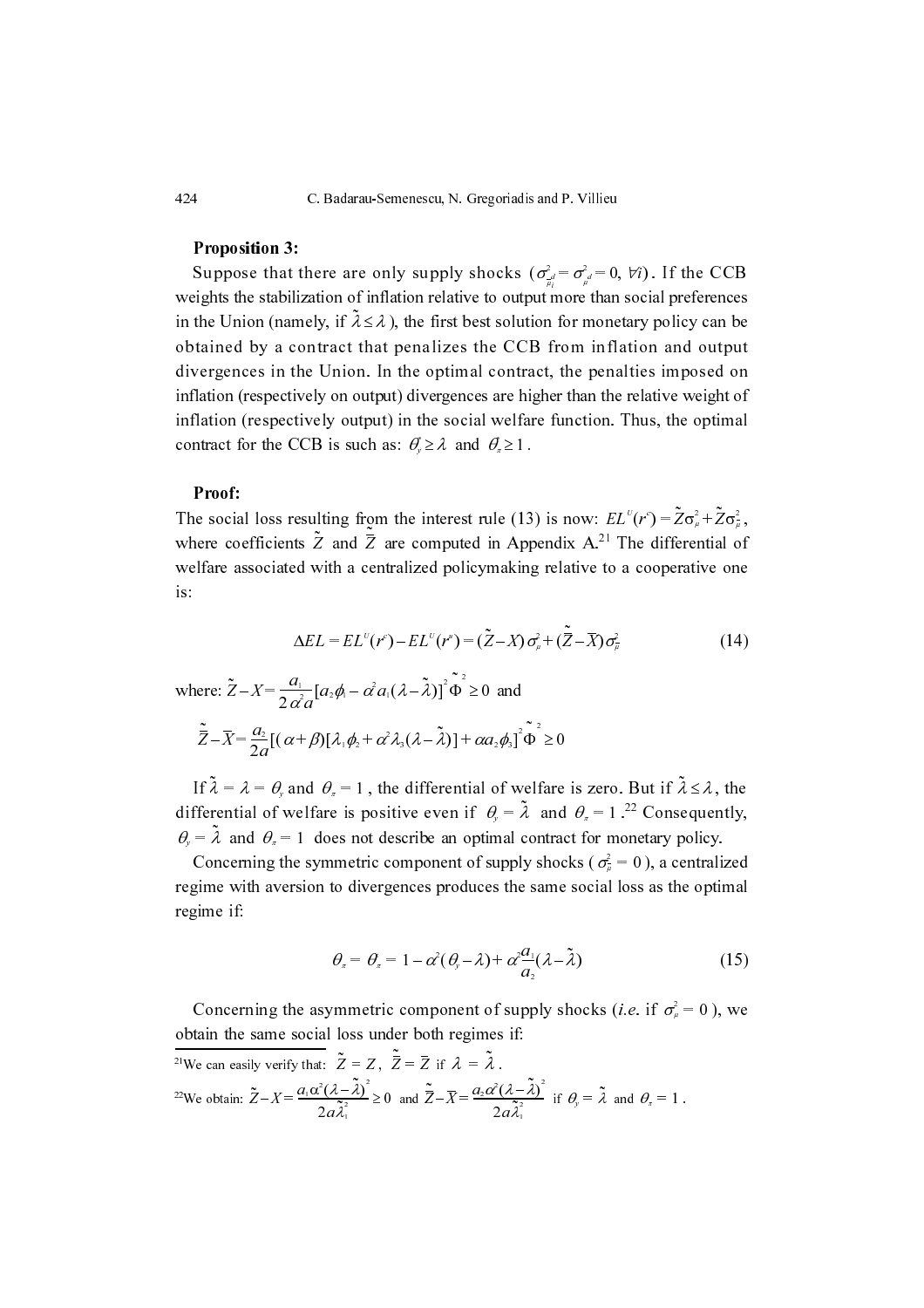$$
\theta_{\scriptscriptstyle{\pi}} = \theta_{\scriptscriptstyle{\pi}}^{\scriptscriptstyle{\pi}} = 1 + \alpha^2 \bigg[ \Omega(\theta_{\scriptscriptstyle{\gamma}} - \lambda) + \frac{\alpha(\alpha + \beta)\lambda_{\scriptscriptstyle{\beta}}(\lambda - \overline{\lambda})}{\alpha(\alpha + \beta)\lambda_{\scriptscriptstyle{\beta}} + \alpha^2 a_{\scriptscriptstyle{\beta}}\lambda} \bigg] \tag{16}
$$

From (15)-(16), we easily obtain the values of the coefficients of aversion towards output and inflation divergences under the optimal contract.

$$
\theta_{y} = \lambda + \frac{(\alpha + \beta)}{\alpha \Sigma^{2}} (\lambda - \tilde{\lambda}) > \lambda \ \ and \ \ \theta_{x} = 1 + \left[ \frac{\beta(\alpha + \beta)}{\Sigma^{2}} \right] (\lambda - \tilde{\lambda}) > 1 \tag{17}
$$

The interpretation of *Proposition 3* is the following. With independent preferences of the CCB  $(\lambda \neq \lambda)$  and centralized policymaking, monetary policy is affected by two biases: one associated with the centralized policymaking and another one associated with independent preferences for the stabilization of output relative to inflation. Sufficiently high values of penalties allow removing these two biases simultaneously.

Optimal penalties in relations (17) are the sum of optimal penalties of the previous section (without independent preferences) and some "extra-penalties"  $(\vec{\theta} - \lambda \text{ and } \vec{\theta} - 1)$ , which depend on the gap between the CCB and social preferences for output stabilization  $(\lambda - \lambda)$ . These extra-penalties negatively respond to the degree of Union heterogeneity  $(\Sigma^2)$ , so that the optimal values of aversion towards inflation and output divergences are decreasing function of  $\Sigma^2$ : the more heterogeneous the Union is, the lesser the CCB should worry about inflation and output divergences under the optimal contract.<sup>23</sup>  $(\lambda - \lambda)$ 

Let us examine more closely this apparent paradox. If the Union was homogenous, no optimal contract could be reached, because the common interest rate cannot affect cross-countries standard-error of inflation and output.<sup>24</sup> Thus, no finite value of penalties  $\theta_{\tau}$  or  $\theta_{\nu}$  could totally remove the bias associated with the "wrong" CCB loss function, as show the values of penalties in equation (17), which tend to infinity. In a heterogeneous Monetary Union, on the contrary, penalties on divergences can modify the behaviour of the CCB. In other words, heterogeneity gives an instrument for correcting the bias associated with the "wrong" preference parameter  $\lambda$ .

<sup>&</sup>lt;sup>23</sup>These "extra-penalties" also positively depend on  $\alpha$ ,  $\beta$  coefficients, suggesting that higher sensibility of the national variables to shocks induces more heterogeneity in the model, which asks for higher penalties in order to be corrected.

 $24$ If the Union is homogenous, penalties on divergences cannot change the response of "centralized" interest rate  $(r^c)$  to shocks, and the equality  $r^c = r^u$  can never be reached with  $\lambda \neq \lambda$ . Thus, optimal penalties in (17) go to infinity if  $\Sigma^2 \rightarrow 0$ penalties in (17) go to infinity if  $\Sigma^2 \rightarrow 0$ .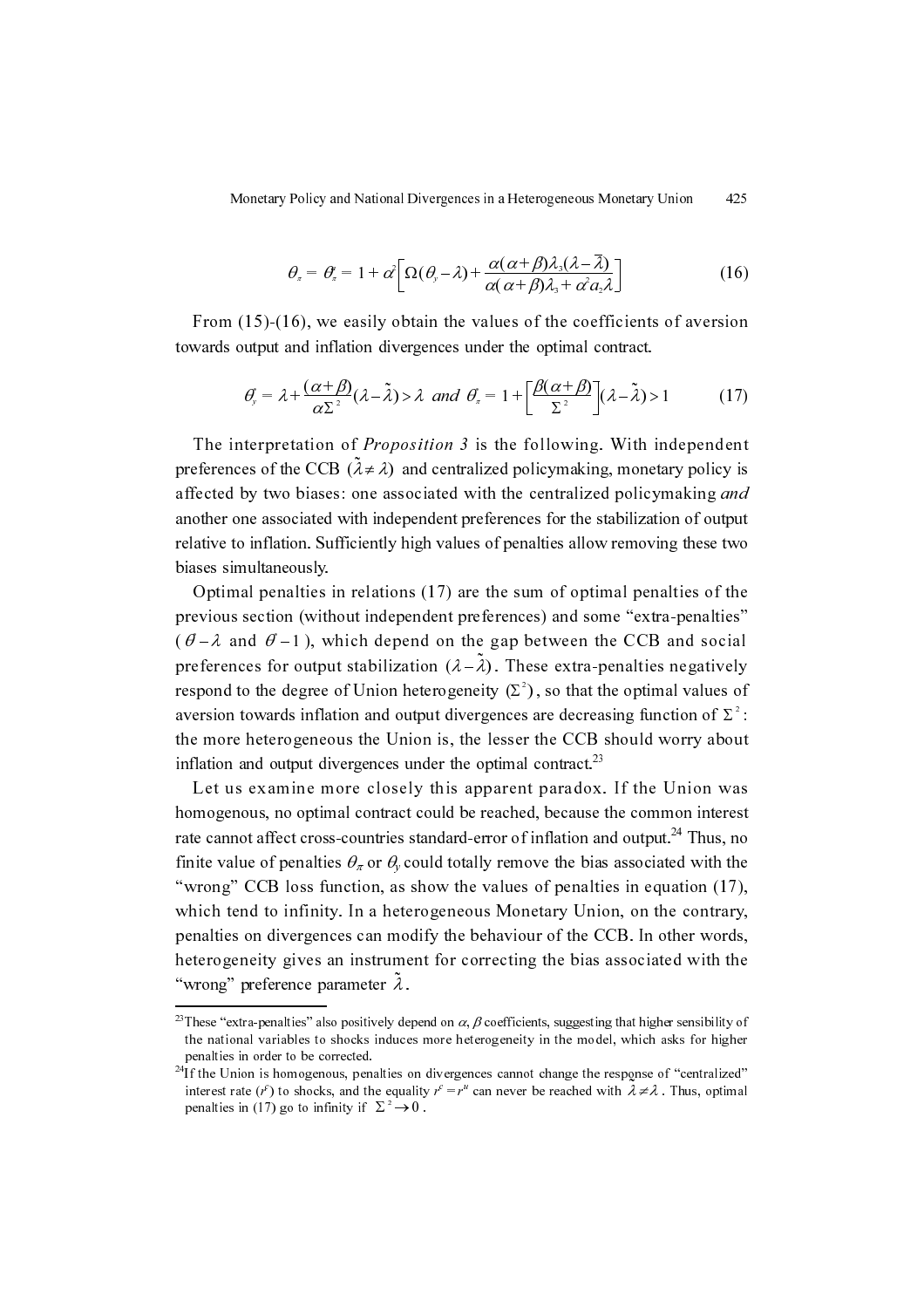426 C. Badarau-Semenescu, N. Gregoriadis and P. Villieu

#### VI. Second-Best Contracts for Monetary Policy

However, the optimal contract does not seem to characterize the behaviour of the ECB. In the Euro area, the recent monetary policy debate has focused on the difficulties to define a suitable policy in the presence of inflation differentials, but with few references to income divergences. Moreover, it seems difficult to design monetary policy in function of output-gap differentials in EMU, since these differentials reflect structural adjustment and catching up of less developed Member States, and are outside the province of current interest rate policy. Even if inflation divergences also possess a structural component, they directly affect the CCB ability to define a "good" inflation rate for the area, and the ECB does probably keep more watch on inflation differentials than on output differentials.

In what follows, we search for a "second best" contract, when the CCB shares the social relative preferences for output and inflation stabilization  $(\lambda = \lambda)$ , as in sections II and III, and worries about inflation differentials, but is not endowed with the optimal degree of aversion to output divergences  $(\theta_y \neq \theta_y = \lambda)$ . In fact, we which the optimal degree of aversion to output divergences  $(v_y + v_y - \lambda)$ . In fact, we seek the optimal degree of aversion to inflation divergences, given the degree of aversion to output divergences (possibly zero).

Relations (15) and (16) already exhibit the best value of  $\theta_{\pi}$  in function of  $\theta_{\mu}$  in two special cases: with symmetric shocks only ( $\sigma_{\overline{\mu}}^2 = 0$  for 15) or with asymmetric shocks only  $(\sigma_{\mu}^2 = 0 \text{ for } 16)$ . Now, we search for the best reaction function in the general case with both symmetric and asymmetric shocks. Notice that the slope of this reaction function depends on the relative sizes of symmetric and asymmetric shocks, since the reaction function is decreasing in the presence of symmetric shocks only (15) and increasing if there are asymmetric shocks only (16). Let us denote by  $\sigma = \sigma_{\mu}^2 / \sigma_{\mu}^2$  the ratio of variances of asymmetric to symmetric shocks (*i.e.* the relative "size" of asymmetric to symmetric shocks). With both symmetric and asymmetric shocks, one can express the degree of aversion to inflation divergences  $(\theta_{\pi})$  that minimizes the welfare differential, for a given coefficient of aversion for output divergences  $(\theta_y)$  as:<sup>25</sup>  $\sigma_{\overline{\mu}}$  $\theta_{\pi} = f(\theta_{y})$  $(v_{\pi})$  $(v_y)$ 

$$
\theta_{\pi}^{\prime} - 1 = \Theta(\theta_{\nu} - \lambda) \tag{18}
$$

<sup>&</sup>lt;sup>25</sup>In this expression:  $a_1(\Sigma^2 + \lambda_1^2 \sigma) + a_2 \alpha [(\alpha + \beta)\lambda\lambda_1 + \theta_1((\alpha + \beta)\lambda_1 + \alpha \sigma_2 \lambda)] \sigma$ . Relation (18) is obtained by minimizing (14) with respect to  $\theta_{\pi}$ ,  $\theta_{y}$  given.  $\Theta = \frac{a_1 a_2 + a_3 a_2 + (a + \beta)\beta\lambda_1 + (a + \beta)\lambda_1 + a a_2 b_3 + b_3}{a_1(\Sigma^2 + \lambda_1^2 \sigma) + a_2 a_1(\alpha + \beta)\lambda_1 + \theta_1((\alpha + \beta)\lambda_1 + \alpha a_2 \lambda))\sigma}$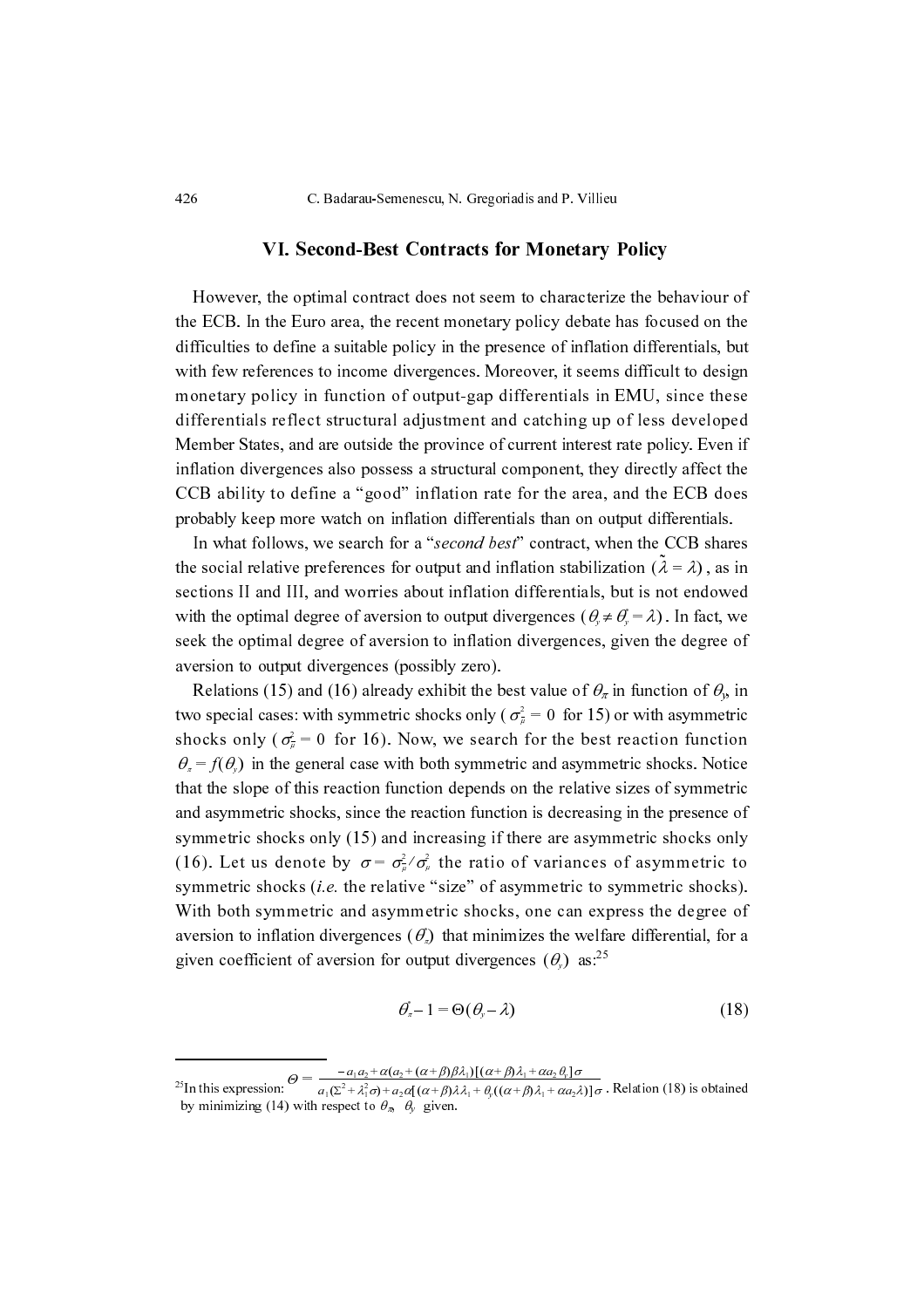Coefficient Θ depends on the variance of symmetric and asymmetric shocks  $(\sigma)$ , but for admissible parameter values, asymmetric shocks dominate, even if their variance is very small compared to that of symmetric shocks. So, the relation between  $\theta_{y}$  and  $\theta_{z}$  is most probably positive. Figure 1, which represents  $\theta_{z}^{*}$  as a function of  $\theta$ , for different ratios  $\sigma = \sigma_{\overline{\mu}}^2 / \sigma_{\mu}^2$ , and for different values of  $\lambda$ , depicts this fact. If there are no asymmetric shocks in the model ( $\sigma$ =0), relation (18) is negatively sloped, but it becomes positively sloped for lower values of  $\sigma$  (as soon as  $\sigma \ge 0.02$ , if  $\lambda = 1$ , for example).  $\begin{pmatrix} 0 & 0 \end{pmatrix}$ 

**Figure 1.** Best value for  $\theta_{\pi}$  in function of  $\theta_{\nu}^{26}$ 



<sup>&</sup>lt;sup>26</sup>The simulations are calibrated by considering reasonable values for parameters. Taking into account the microfounded determination of the national supply functions used in the model, the values of coefficient  $\alpha$  (see, 2 or 3 in our simulations) reflect standard values for the labor elasticity of supply (between 3/4 and 2/3) and are close to the empirical estimations provided by Hartley & Whitt Jr. (2003) for the European countries. Empirical estimations for  $\beta$  in Euro countries are in the interval. We choose the medium value  $\beta$  = 1. Under the assumption that the CCB is more concerned with the inflation stabilization than with the output stabilization, we considered  $\lambda < 1$ . We generally take a mediumdegree of heterogeneity  $\Sigma^2 = 0.25$ , but considering different degree of heterogeneity (between 0.25<sup>2</sup> and 1 for example) does not significantly change the results of our simulations 1, for example) does not significantly change the results of our simulations.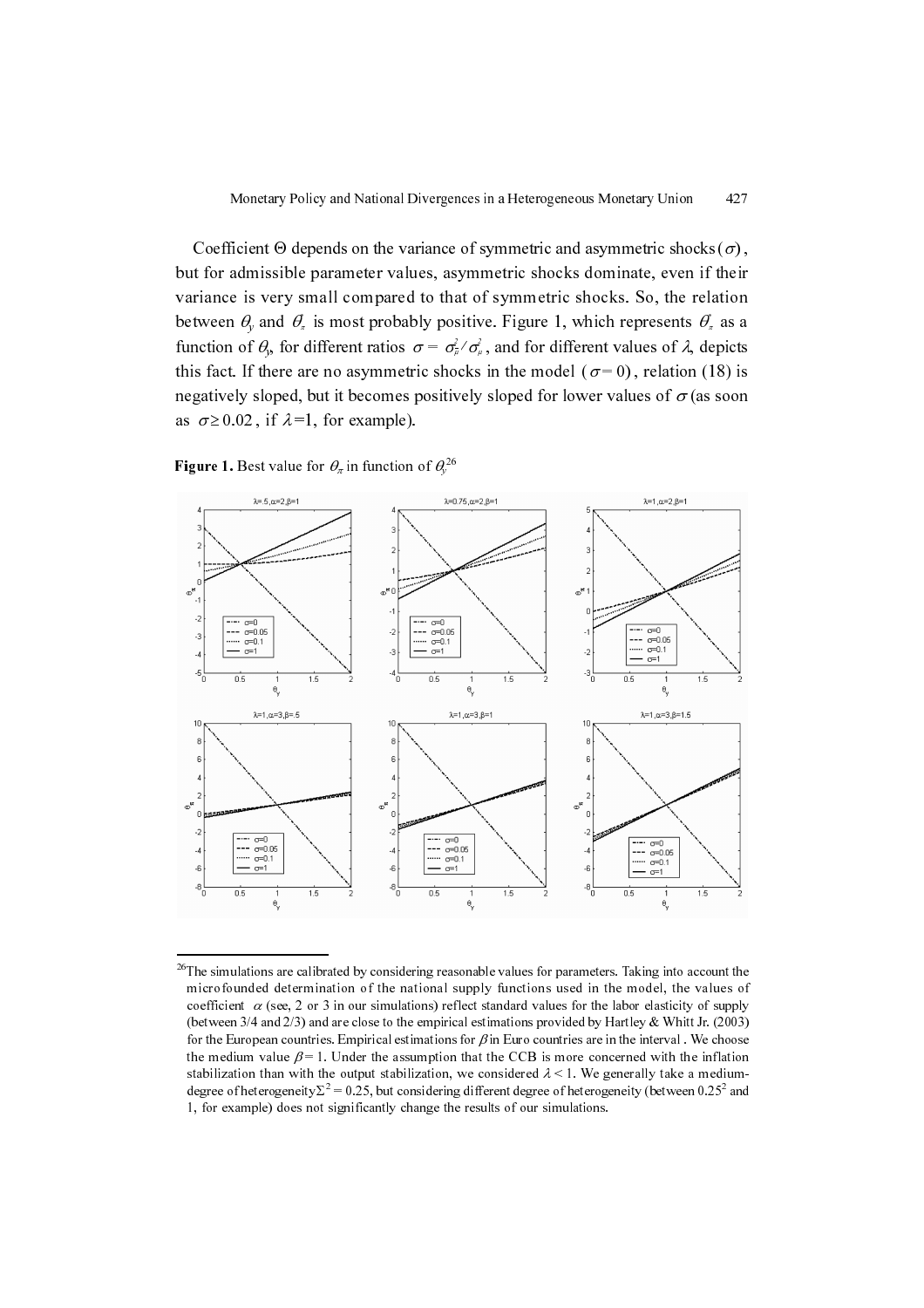428 C. Badarau-Semenescu, N. Gregoriadis and P. Villieu

Furthermore, when the CCB does not care about output divergences ( $\theta = 0$ ), Furthermore, when the CCB does not care about output divergences  $(\sigma_y - \sigma_y)$ , solving the problem of asymmetric shocks may require a *negative* optimal degree of aversion to inflation divergences (see  $\theta_y < 0$ , in the graphs placed on the last two  $\frac{1}{2}$  columns of Figure 1, for example). Thus, from the Union-wide welfare perspective, a CCB that worries about inflation divergences, but neglects output differentials might not be a good idea.

The model shows that a CCB that focuses on inflation differential, and disregards output differential may be detrimental to the Union welfare, especially if the Union is stricken by large asymmetric shocks (graphs on the last two columns in Figure 1). On the contrary, in some cases, if symmetric shocks are large enough compared to asymmetric shocks (graphs on the first column in Figure 1), a contract that penalizes the CCB only for inflation divergences could be beneficial to the Union welfare. This analysis proves the importance of taking into account the nature of shocks in assessing the welfare gains associated to different institutional arrangements.

### VII. Conclusion

This paper studies the optimal monetary policy design in a heterogeneous monetary union with national divergences arising not only from idiosyncratic shocks but also from structural asymmetries into the transmission channel of monetary policy among Member States. The main question is: Should a CCB in a heterogeneous Monetary Union worry about inflation and output differentials? Our answer is positive and we show that an optimal contract, able to maximize the Union-wide welfare does exist for the CCB. This contract imposes penalties on the CCB for inflation and output divergences in the Union and simply describes the fact that the CCB must be forced, implicitly or explicitly, to watch closely over the divergences within the Union. Besides, penalizing the CCB only for inflation divergences is not necessarily a better solution than a "centralized" policymaking based only on Union-wide variables.

The features of the optimal contract are not much complicated than those of the optimal contract derived by Walsh (1995) to solve a credibility problem of monetary policy, which results in a linear penalty on inflation. The main difference between the Walsh (1995) and our study is that we address the *stabilization* problem of the monetary policy, using linear penalties on inflation and output divergences. All different propositions for the implementation of the Walsh's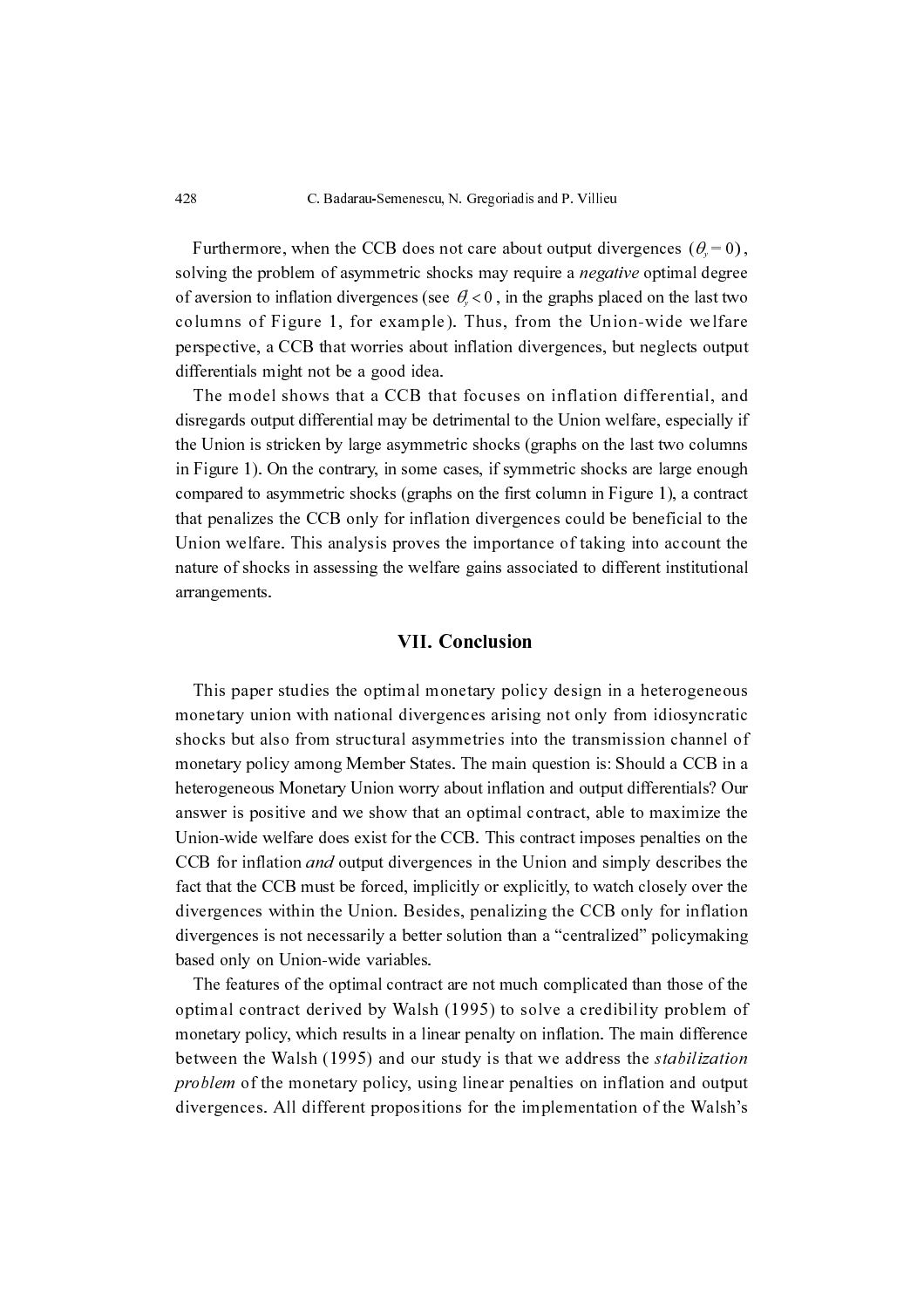contract in practice could be simply transposed to discuss the implementation of our "optimal contract". The solution could be derived from the appointment of a divergence-adverse central banker, as in Rogoff (1985), the setting of divergencetargets for the monetary policy, as in Svensson (1997), or the explicit or implicit contracts for the CCB with divergences oriented penalties, as in Walsh  $(1995)^{27}$ 

However, the optimal contract found in this paper is open to usual criticisms addressed to contractual literature in monetary policy. Its implementation is made difficult, because only some Member States take advantage of this contract, while it is detrimental to the welfare of others.<sup>28</sup> Modifying CCB preferences can therefore be a source of conflicts among Member States of the Union.

In our model, structural heterogeneity is only introduced in the transmission of the monetary policy. However other structural asymmetries reflecting different level of economic development during the catching up process within the Union could be also studied. Thus, this work can be viewed as a first step towards more general frameworks. It should be interesting to extend the present analysis to an open Monetary Union, to see how exchanges with foreign countries affect penalties on national divergences. Studying more explicitly the different channels of heterogeneity in the Union could also produce interesting results about the form of the contract for the CCB. Finally, we could investigate how the optimal contract for the CCB in a heterogeneous Union is affected by the behaviour of national governments, in a framework where governments minimize their own loss function. Such extensions are unlikely to modify the optimal contract for the CCB, which is not model dependent, but may improve the analysis in a second best world.

## Acknowledgements

The authors would like to thank Jean-Paul Pollin, Grégory Levieuge and the two anonymous referees for very useful remarks on previous versions of this paper. The usual disclaimer applies.

<sup>&</sup>lt;sup>27</sup>Penalties can be of financial or "political" (loss of credibility of the central bank, conflicts with Member States of the Union,...) nature. Walsh (2001) discusses in some details different institutional arrangements that corresponds in practice to contracts for central banker, in particular the « Policy Target Agreement » established in 1989 in New Zealand.

 $^{29}$ Furthermore, it is difficult to identify which countries take benefits from the contractual solution in practical terms, since estimations of the interest-elasticity of global demand in the Euro zone are very imprecise (see Mojon & Peersman (2001), for example).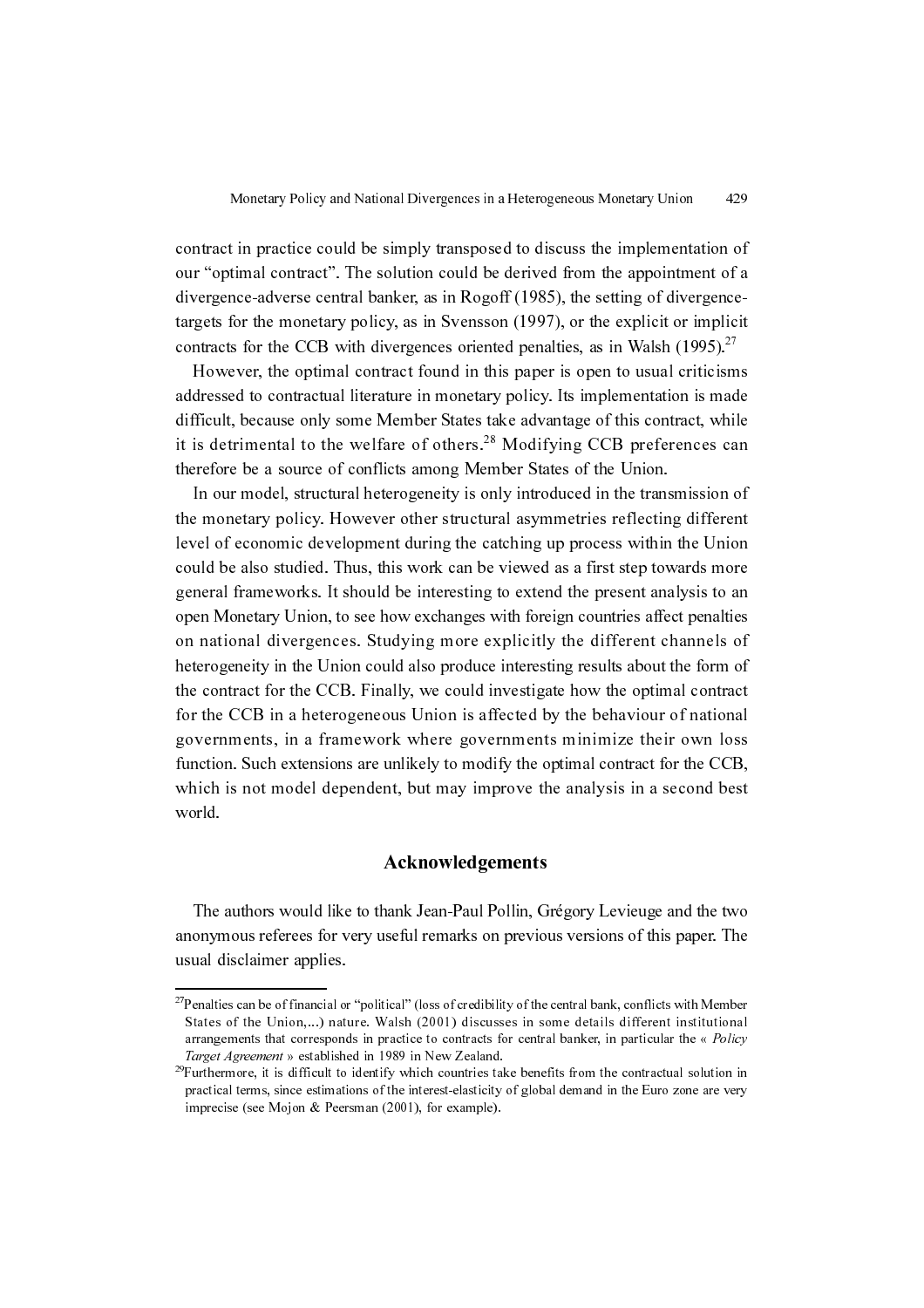Received 31 March 2009, Revised 14 May 2009, Accepted 18 May 2009

## Appendix

#### A. Resolution of the Model

• *Optimal interest rate:* The first order condition for the minimisation of (6) is:  $\frac{dL}{dt} = 0$ . We then use  $\int \varepsilon_i di = 0$  and  $\int b_i di = b$ , implying: and,  $\int b_i \mu_i^d di = b \int \varepsilon_i \mu_i^d di = b \sum_{\mu}^d$  to write the optimal interest rate:  $dr$   $\frac{1}{2}$   $\int_{0}^{1}$   $\frac{1}{2}$   $\int_{0}^{1}$   $\frac{1}{2}$   $\int_{0}^{1}$   $\int_{0}^{1}$   $\int_{0}^{1}$   $\int_{0}^{1}$   $\int_{0}^{1}$   $\int_{0}^{1}$   $\int_{0}^{1}$   $\int_{0}^{1}$   $\int_{0}^{1}$   $\int_{0}^{1}$  $\frac{dE}{dr} = 0$ . We then use  $\int_{0}^{\infty} \varepsilon_i di = 0$  and  $\int_{0}^{\infty} b_i di = b$ , implying:  $\int_{0}^{\infty} b_i \mu_i' di = b \int_{0}^{\infty} \varepsilon_i \mu_i' di$  $\begin{cases} \frac{1}{2} \int_0^1 b_i^2 di = b^2 (1 + \Sigma^2) \quad \text{and, } \int_0^1 b_i \mu_i^2 di = b \int_0^1 \varepsilon_i \mu_i^2 di = b \Sigma^2 \mu_i^2 \end{cases}$  $e^{(-1)^{n+1} + (-1)^n}$ i, ∫

Since aggregate demand depends on, equilibrium solutions are independent of  $b$ , and we can normalize  $b = 1$  (the same reasoning applies for the centralized regime). By setting:  $a_1 = (\alpha + \beta)^2$ ,  $a_2 = \alpha^2 \Sigma^2$  and  $a = \lambda_1(a_1 + a_2)$ , we find equation (9) of the main text.  $br'' = [(\alpha + \beta)^2 + \alpha^2 \Sigma^2]^{-1} \left[ -\frac{(\alpha + \beta)^2}{\lambda_1} \mu^3 + (\alpha + \beta)^2 \mu^4 + \frac{\alpha \lambda_3}{\lambda_1} \right]$ <br>Since aggregate demand depends on, equilibrium sol =  $[(\alpha + \beta)^2 + \alpha^2 \sum^2]$   $[-\frac{\alpha + \beta}{\lambda_1} \mu^2 + (\alpha + \beta)^2 \mu^2 + \frac{\alpha^2 \mu^2}{\lambda_1} \sum^2_{\mu} + \alpha^2 \sum^2_{\mu}$ <br>ince aggregate demand depends on, equilibrium solutions are

• Centralized interest rate: The minimization of (12) asks for:  $\frac{dE}{dr} = 0$ . Since:  $\int (b-b_i)^2 di = b^2 \Sigma^2$ ,  $\int (b-b_i)\mu_i di = -b\Sigma_\mu^3$ , and: , we obtain:  $\frac{dL}{l}$  $\int$ <sub>s</sub>dr<sup>--</sup>  $\int_{0}^{a} (b-b_i)di=0, \qquad \int_{0}^{a} (b-b_i)^2di=b^2\Sigma^2$  $\int_{0}^{b} (b - b_{i})^{2} di = b^{2} \Sigma^{2}$ ,  $\int_{0}^{b} (b - b_{i}) \mu_{i}^{2} di = -b \Sigma_{\mu}^{s}$ i. ∫  $\int_{0}^{\infty} (b-b_i) \mu_i^d di = -b \Sigma_{\mu}^d$ i, ∫  $\delta \rho^c = \frac{(\alpha+\beta)^2(\lambda_1\mu^c-\mu^c)+\alpha^c[(\theta_{\pi}+\theta_{\mu}\alpha^c)\Sigma_{\mu}^a+(\alpha\lambda\theta_{\nu}-\theta_{\pi})\Sigma_{\mu}^b]}{(\alpha+\beta)^2\lambda_1+\alpha^2(\theta_{\pi}+\theta_{\pi}\alpha^c)\Sigma_{\mu}^2}$  $\frac{1}{2} \left( \alpha + \beta \right)^2 \lambda_1 + \alpha^2 (\theta_{\pi} + \theta_{\gamma} \alpha^2) \Sigma^2$ 

By setting:  $b = 1$ ,  $\phi_1 = \alpha^2(\theta_2 - \lambda) + \theta_2 - 1$  and  $\phi_2 = \alpha \beta(\theta_2 - \lambda) - (\theta_2 - 1)$  we find equation (14) of the paper. If  $\theta_y = \theta_\pi = 0$ , then  $\lambda_3 + \phi_2 = 0$  and  $\lambda_1 + \phi_1 = 0$ , and we find relation (8).  $= 1$ ,  $\varphi_1 = \alpha (\nu_y - \nu_f) + \nu_z = 1$  and  $\varphi_2 = \alpha \rho (\nu_y - \nu_f) - (\nu_z - 1)$ 

### **B. Expected Social Loss**

Suppose first that there is no demand shock  $(\mu^d = \mu_i^d = 0)$ . To solve the model, suppose that there is no defining shock  $(\mu - \mu_i - \sigma)$ . To solve the model, we use the same procedure for all regimes: *optimal ('cooperative') regime*, centralized regime, centralized regime with aversion to divergences for  $(\lambda = \lambda)$  or<br>( $\lambda = \lambda$ ). Heina constitute (0) (8) (3) and (12) accordingly are alteria the  $(\lambda \neq \lambda)$ . Using equations (9), (8), (13) and (13) respectively, we obtain the equilibrium values of inflation and output in (3a), (3b), (4a) and (4b), that we replace in the corresponding expected social loss. The resolution procedure and notations are detailed in our Technical Appendix.

• Centralized regime: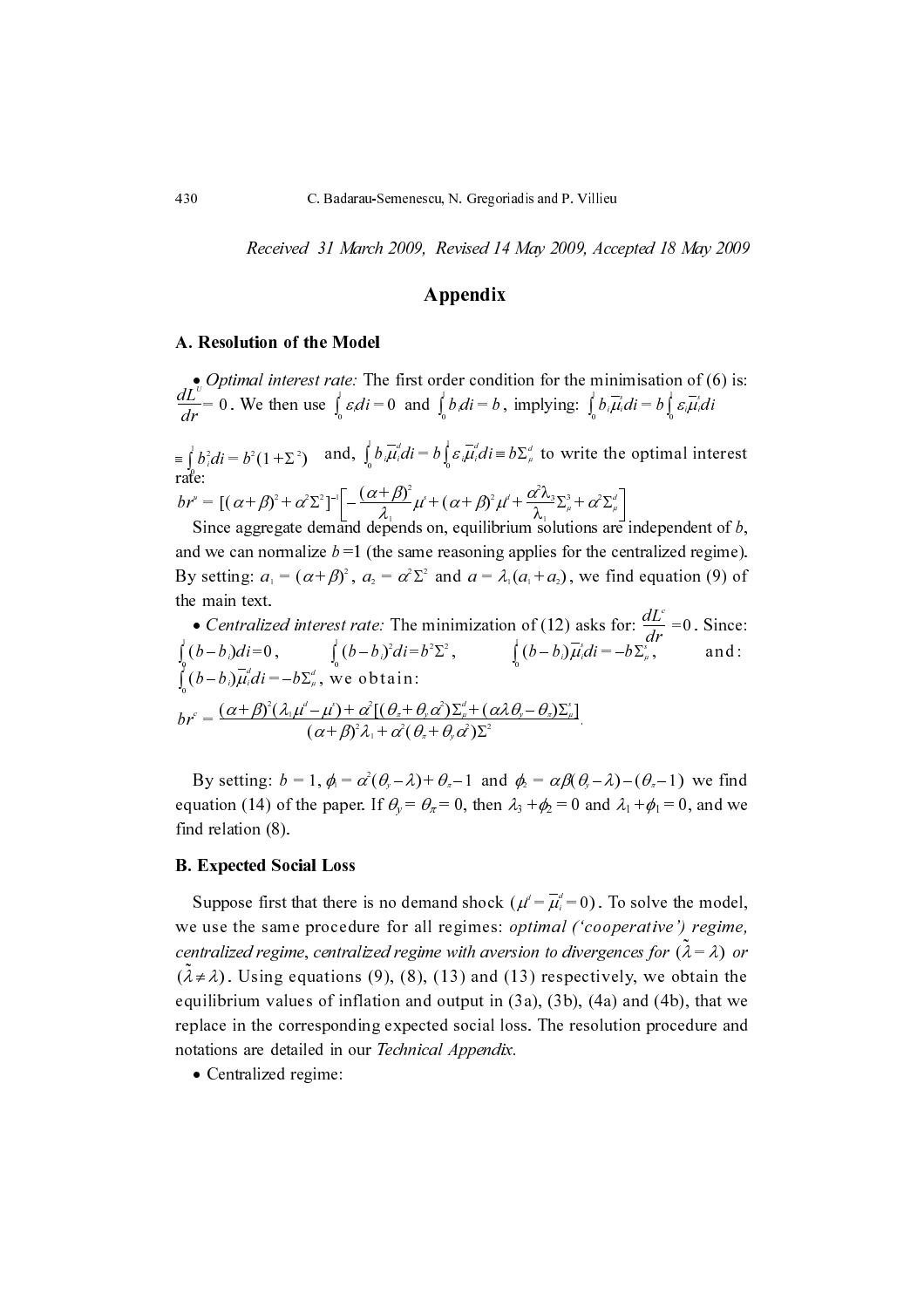Monetary Policy and National Divergences in a Heterogeneous Monetary Union 431

$$
EL^{U}(r^{c}) = \int_{0}^{1} EL^{i}(r^{c})di = \frac{1}{2 \alpha^{2}} \left(1 - \frac{a_{1} - a_{2}}{\lambda_{1} a_{1}}\right) \sigma_{\mu}^{2} + \frac{\lambda_{2}}{2 a_{1}} \sigma_{\mu}^{2}
$$
(A1),

where  $\sigma_{\overline{\mu}}^2 = \int_{0}^{\infty} \sigma_{\overline{\mu}_l}^2 di$  denotes the variance of asymmetric supply shocks. = ∫

With:  $Y = \frac{(\lambda_1 a_1 - (a_1 - a_2))}{2a_1^2 a_1^2}$  and:  $\overline{Y} = \lambda_2/2a_1$ , we find:  $EL^v(r^c) = Y\sigma_\mu^2 + Y\sigma_\mu^2$ . • Optimal regime:  $Y = \frac{( \lambda_1 a_1 - (a_1 - a_2))}{2 \alpha^2 \lambda_1 a_1}$  $\frac{2}{2} \frac{\partial^2 \lambda_i a_1}{\partial x_1}$  and:  $Y = \lambda_2 / 2a_1$ , we find:  $EL^{\circ}(r^{\circ}) = Y \sigma_{\mu}^{\circ} + Y \sigma_{\mu}^{\circ}$ <br>al regime:

$$
EL^{U}(r^{u}) = \frac{a - a_{1}}{2a\alpha^{2}}\sigma_{\mu}^{2} + \frac{\lambda_{2}}{2a_{1}}\sigma_{\mu}^{2} - \frac{\alpha^{2}(\lambda_{3})^{2}}{2a_{1}a}E(\Sigma_{\mu}^{s})^{2}
$$
(A2)

Setting:  $X = (a-a_1)/2a\alpha^2$ ,  $\overline{X} = (\lambda_2a - a_2\lambda_3^2)/2a_1a$ , and in the special case of i) independently distributed asymmetric supply shocks  $(\sigma_z, \sigma_z = 0)$ , ii) same variance of supply shocks in all countries ( $\sigma_{\overline{z}}^2 = \sigma_{\overline{\mu}}^2$   $\forall i$ ), we find:  $EL^{\nu}(r^*) = X\sigma_{\mu}^2 + \overline{X}\sigma_{\overline{\mu}}^2$ , since:  $E(\Sigma_{\mu}^s)^2 = \sigma_{\mu}^2 \int_0^s \varepsilon_s^2 di = \Sigma^2 \sigma_{\mu}^2$ . As we shall see in this *Appendix*, all results in the  $\frac{1}{\sqrt{2}}$  and  $\frac{1}{\sqrt{2}}$  and  $\frac{1}{\sqrt{2}}$  and  $\frac{1}{\sqrt{2}}$  are  $\frac{1}{\sqrt{2}}$  and  $\frac{1}{\sqrt{2}}$  are  $\frac{1}{\sqrt{2}}$  and  $\frac{1}{\sqrt{2}}$  are  $\frac{1}{\sqrt{2}}$  and  $\frac{1}{\sqrt{2}}$  are  $\frac{1}{\sqrt{2}}$  and  $\frac{1}{\sqrt{2}}$  are  $\frac{1}{\sqrt{2}}$  and  $\begin{pmatrix} 0 & 0 \\ \frac{\pi i}{\mu_i} & \frac{\pi i}{\mu_j} \\ \cdots & \cdots & \cdots \end{pmatrix}$  $\sigma_{\mu}^{z} = \sigma_{\mu}^{z}$   $\forall i$ , we find:  $EL^{c}(r^{n}) = X \sigma_{\mu}^{z} + X \sigma_{\mu}^{z}$ 

• Centralized regime with aversion towards divergences  $(\lambda = \lambda)$ :

$$
EL^{U}(r^{c}) = \left[\frac{1 - a_{1}(a + 2a_{2}\phi_{1})\Phi^{2}}{2\alpha^{2}}\right]\sigma_{\mu}^{2} + \frac{\lambda_{2}}{2a_{1}}\sigma_{\mu}^{2} - \left[(a + 2a_{2}\phi_{1})\lambda_{3} - a\phi_{2}\right]\frac{\alpha^{2}(\lambda_{3} + \phi_{2})\Phi^{2}}{2a_{1}}E(\Sigma_{\mu}^{3})^{2}
$$
(A3)

Under i) and ii) above, and using the following notations:  $Z = [1 - a_1(a + 2a_2\phi_1)\Phi^2]/$  $2\alpha^2$ , and:  $\overline{Z} = {\lambda_2 - a_2(\phi_2 + \lambda_3)[(a + 2a_2\phi_1)\lambda_3 - a\phi_2]\vec{\Phi}^2/2a_1}$ , one can easily find:  $EL^{U}(r^{s}) = Z\sigma_{\mu}^{2} + \overline{Z}\sigma_{\overline{\mu}}^{2}$ .  $\frac{(r)}{C} = Z\sigma_\mu + Z\sigma_\mu$ 

• Centralized regime with aversion towards divergences  $(\lambda \neq \lambda)$ :  $(\lambda \neq \lambda)$ 

$$
EL^{U}(r^{c}) = \frac{1}{2\alpha^{2}}[1 - a_{1}\tilde{\Phi}^{2}[a + 2(a_{2}\phi_{1} - a_{1}\alpha^{2}(\lambda - \tilde{\lambda}))]]\sigma_{\mu}^{2} + \frac{\lambda_{2}}{2a_{1}}\sigma_{\mu}^{2}
$$

$$
-[a(\tilde{\lambda}_{3} + \tilde{\phi}_{2}) - 2\lambda_{3}(\tilde{a} + a_{2}\tilde{\phi}_{1})]\frac{\alpha^{2}(\tilde{\lambda}_{3} + \tilde{\phi}_{2})\tilde{\Phi}^{2}}{2a_{1}}E(\Sigma_{\mu}^{s})^{2}
$$
(A4)

Under i) and ii) and using:  $\lambda_3 + \phi_2 = \lambda_3 + \phi_2$ , one can easily find: , by setting:  $Z = \{1 - a_1[a + 2(a_2\phi_1 - a_1\alpha^2(\lambda - \lambda))] \Phi\}/2\alpha^2$ , and  $\overline{Z} = {\lambda_2 - a_1(\phi_2 + \lambda_3)} \lambda_1(2a_2\overline{\phi}_1 + \overline{a} - \alpha^2(a_1 + a_2)(\lambda - \overline{\lambda})) - a\phi_2]\Phi_3^{\prime\prime}(2a_1\overline{\phi}_1 + \overline{a} - \alpha^2(a_1 + a_2)(\lambda - \overline{\lambda})) - a\phi_2]\Phi_3^{\prime\prime}(2a_1\overline{\phi}_1 + \overline{a} - \alpha^2(a_1 + a_2)(\lambda - \overline{\lambda}))$  $\lambda_3 + \varphi_2 = \lambda_3 + \varphi_2$  $EL^{U}(r^{c}) = \tilde{Z}\sigma_{\mu}^{2} + \overline{Z}\sigma_{\overline{\mu}}^{2}$ , by setting:  $\tilde{Z} = \{1 - a_{1}[a + 2(a_{2}\phi_{1} - a_{1}\alpha^{2}(\lambda - \tilde{\lambda}))]\Phi\}^{2}$  $\overline{Z} = \{ \lambda_2 - a_2(\phi_2 + \lambda_3) [\lambda_3(2a_2\overline{\phi}_1 + \widetilde{a} - \alpha^2(a_1 + a_2)(\lambda - \widetilde{\lambda})) - a\phi_2] \Phi \} / 2a_1$ 

Welfare differentials  $(\Delta EL = EL^{\nu}(r^{\nu}) - EL^{\nu}(r^{\nu}))$ 

One can find equation (10) of the main text by computing (A1)-(A2):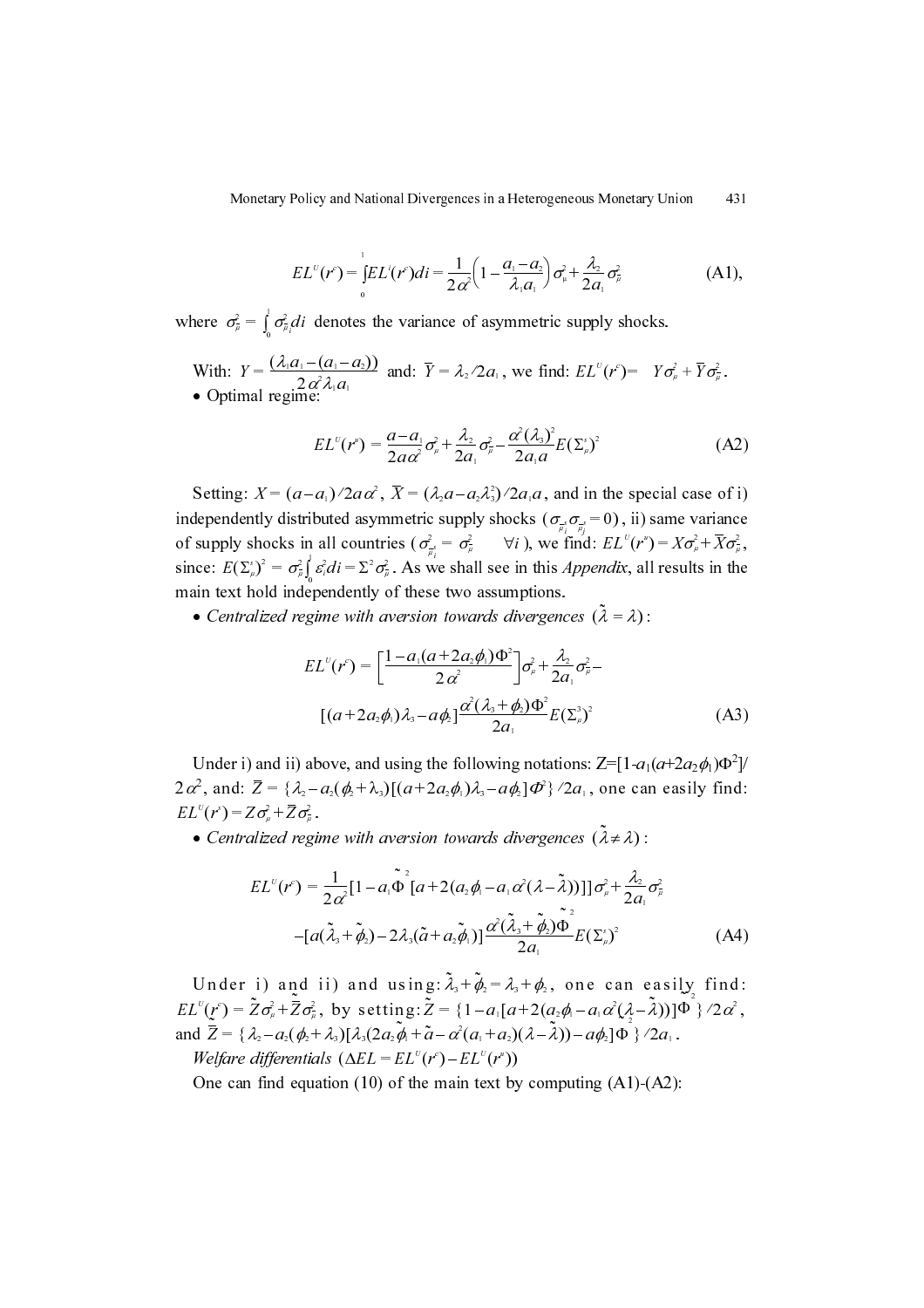432 C. Badarau-Semenescu, N. Gregoriadis and P. Villieu

$$
\Delta EL = \left(\frac{\lambda_1 a_2^2}{2 \alpha^2 \lambda_1 a_1 a}\right) \sigma_\mu^2 + \frac{\alpha^2 (\lambda_3)^2}{2 a_1 a} E(\Sigma_\mu^2)^2 > 0 \tag{A5}
$$

From (A3)-(A2), we obtain the social-loss differential (14) with aversion to divergences:

$$
\Delta EL = \left(\frac{a_1 a_2^2 \phi_1^2 \Phi^2}{2 \alpha^2 a}\right) \sigma_\mu^2 + \frac{1}{2 a_1} \left(\frac{\alpha^2 \lambda_3^2}{a} - \left[(a + 2 a_2 \phi_1) \lambda_3 - a \phi_2\right] \alpha^2 (\lambda_3 + \phi_2) \Phi^2\right) E(\Sigma_\mu^*)^2
$$
 (A6)

Finally, (A4)-(A2) gives the social-loss differential (14') with aversion to divergences and CCB own preferences:

$$
\Delta EL = \left(\frac{a_1}{2\alpha^2 a} [a_2 \phi_1 - \alpha^2 a_1 (\lambda - \tilde{\lambda})]^2 \tilde{\Phi}^2\right) \sigma_\mu^2
$$
  
+ 
$$
\frac{\alpha^2}{2a} [(\alpha + \beta) [\lambda_1 \phi_2 + \alpha^2 \lambda_3 (\lambda - \tilde{\lambda})] + \alpha \alpha_2 \phi_3]^2 \tilde{\Phi}^2 E(\Sigma_\mu^2)
$$
(A7)

Relations (10), (14) and (14') are computed owning to the assumption:  $E[(\Sigma_{\mu}^{s})^2] = \Sigma^2 \sigma_{\mu}^2$ . Relations (A5), (A6) and (A7) are more general and do not depend on assumptions i) and ii) above, thus generalizing our main text findings. 432 C. Badarau-Semenescu, N<br>  $\Delta EL = \left(\frac{\lambda_i a_i^2}{2 \alpha^2 \lambda_i a_i a'}\right)$ <br>
From (A3)-(A2), we obtain the soci<br>
divergences:<br>  $\Delta EL = \left(\frac{a_i a_i^2 \phi(\Phi^*)}{2 \alpha^2 a}\right) \sigma_x^2 + \frac{1}{2a_i} \left(\frac{\alpha^2 \lambda_i^2}{a} - \left[(a \text{ Finally}, (A4)-(A2) \text{ gives the social divergences and CCB own preferences:}\n
$$
\Delta EL = \
$$$ 

#### C. Welfare Differential for Country i

In the centralized regime with aversion towards divergences, we note:  $q_i = \beta + \alpha(1+\varepsilon_i)$ , and the ex ante social loss for country *i* is:

$$
EL_i = \frac{1}{2} \left[ \frac{\left[ q_i a_1 \Phi - (\alpha + \beta) \right]^2}{\alpha^2 a_1} + a_1 \lambda q_i \Phi^2 \right] \sigma_\mu^2 +
$$

$$
+ \frac{1}{2} \left[ \frac{\lambda_2 + q_i \alpha \Phi(\lambda_3 + \phi_2) \left[ 2\varepsilon_i + q_i \alpha \lambda_1 \Sigma^2 \Phi(\lambda_3 + \phi_2) - 2 \alpha \beta \lambda \varepsilon_i \right]}{a_1} \right] \sigma_\mu^2 \tag{B1}
$$

For the centralized monetary policy without penalty( $\theta_{\pi} = \theta_{\nu} = 0$ ), we replace:  $\phi_1 = \lambda_1$ ,  $\phi_2 = \lambda_3$  and  $\Phi = 1/\lambda_1 a_1$  in (B1) to obtain the social loss function  $EL_i^c$ , while under the optimal regime, the social loss  $EL_i^*$  is found by replacing in (B1):  $\phi_1 = 0$ , and  $\Phi = 1/a$ .

The national welfare loss differential 
$$
(\Delta EL_i = EL_i^c - EL_i^a)
$$
 can be simplified to:  
\n
$$
\Delta EL_i = (\varepsilon_i - \overline{\varepsilon}) \frac{(2a_1 + a_2)\alpha q_i \lambda_i}{2a^2 a_1} [\Sigma^2 \sigma_\mu^2 + \lambda_3^2 \sigma_\mu^2],
$$
\nwhere:  $\overline{\varepsilon} = \frac{\alpha(\alpha + \beta)\Sigma^2}{2(\alpha + \beta)^2 + \alpha^2 \Sigma^2} \in [0, 1]$ .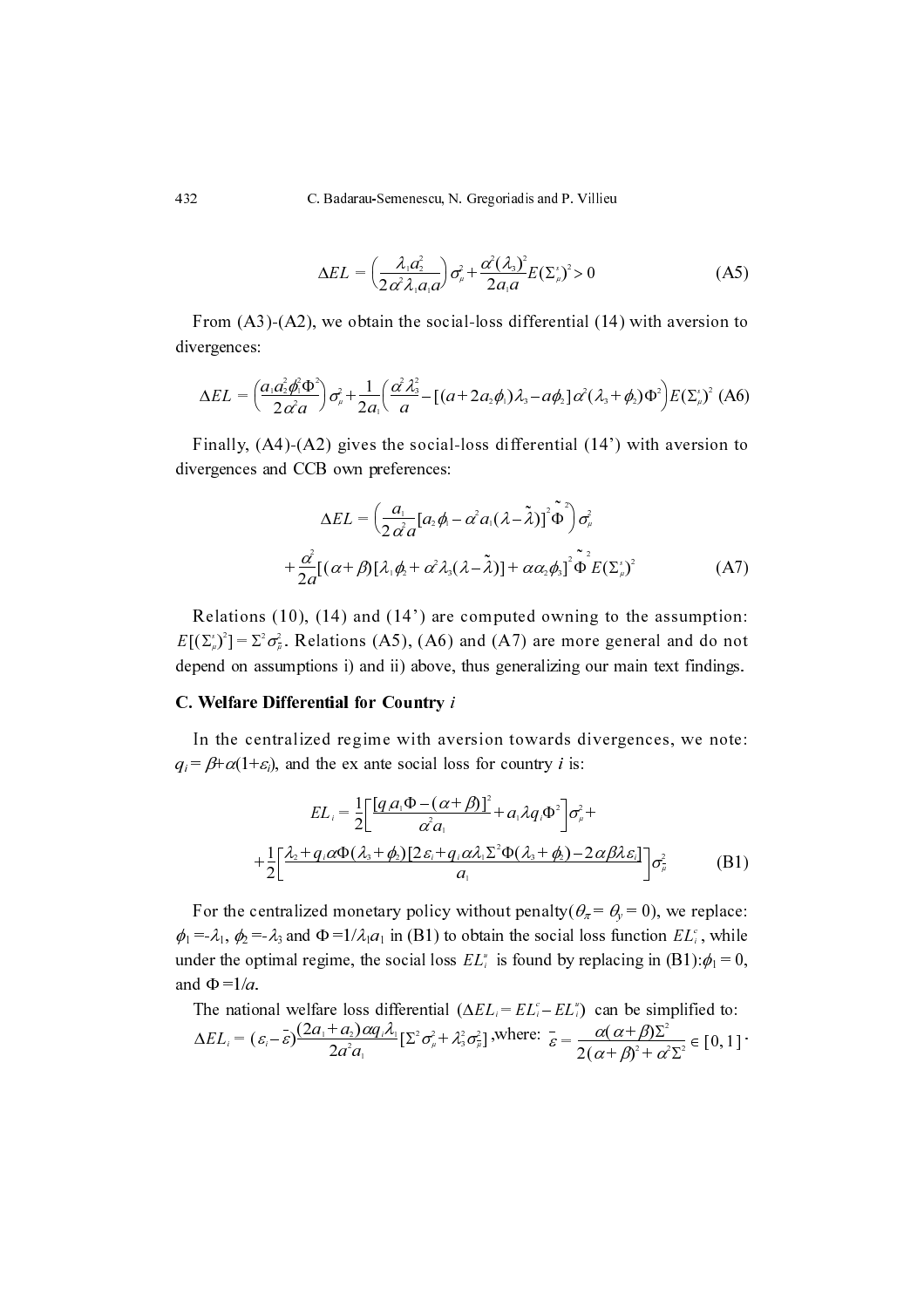#### References

- Angelini, P., Del Giovane, P., Siviero, S. and D. Terlizzese(2002), "Monetary Policy Rules for the Euro Area: What Role for National Information?", Banca d' Italia Temi di Discussione no. 457.
- Angeloni, I. and M. Ehrmann(2004), "Euro Area Inflation Differentials", European Central Bank, Working Paper No. 388.
- Aksoy, Y., De Grauwe, P. and H. Dewachter(2002), "Do Asymmetries Matter for European Monetary Policy?", European Economic Review, 46(3), pp. 443-469.
- Badarau-Semenescu, C., Gregoriadis, N. and P. Villieu(2008), "Monetary Policy Transmission Asymmetries in a Heterogeneous Monetary Union: a Simple Contractual Solution", Economics Bulletin, 5(20), p. 1-7.
- Brissimis, S. N. and Skotida, I.(2008), "Optimal Monetary Policy in the Euro Area in Presence of Heterogeneity", Journal of International Money and Finance, 27, pp. 209-226.
- De Grauwe, P.(2007), "Economics of Monetary Union" (7th Ed.), Oxford University Press.
- De Grauwe, P.(2000), "Monetary Policy in the Presence of Asymmetries", Journal of Common Market Studies, 38(4), pp. 593-612.
- De Grauwe, P. and Piskorski, T.(2001), "Union-wide Aggregates Versus National Data Based Monetary Policies: does it Matter for the Eurosystem?", CEPR discussion paper no. 3036.
- De Grauwe, P. and A. Senegas(2006), "Monetary Policy Design and Transmission Asymmetry in EMU: does Uncertainty Matter?", European Journal of Political Economy, 22, pp. 787-808.
- Gali, J. and T. Monacelli(2008), "Optimal Monetary and Fiscal Policy in a Currency Union", Journal of International Economics, 76, pp. 116–132.
- Gros, D. and C. Hefeker(2007), "Monetary Policy in EMU with Asymmetric Transmission and Non-tradable Goods", Scottish Journal of Political Economy, 54(2), pp. 268-282.
- Gros, D. and C. Hefeke(2002), "One Size must Fit All: National Divergences in a Monetary Union", German Economy Review, 3(3), pp. 1-16.
- Hartley P. R. and J. A. Whitt Jr.(2003), "Macroeconomic Fluctuations: Demand or Supply, Permanent or Temporary?", European Economic Review, 47, pp. 61-94.
- Hefeker, C.(2004), "Uncertainty, Wage Setting and Decision Making in a Monetary Union", Hamburg Institute of International Economics, Discussion Paper 272.
- Heinemann, F. and F. Hüfner(2004), "Is the View from the Eurotower Purely European? National Divergence and ECB Interest Rate Policy", Scottish Journal of Political Economy, 51, pp. 544–58.
- Herrendorf B. and D. Lockwood(1997), "Rogoff's 'Conservative' Central Banker Restored", Journal of Money, Credit and Banking, 29, pp. 473-491.
- Issing, O., Gaspar, V., Angeloni, I. and O. Tristani(2001), "Monetary Policy in the Euro-